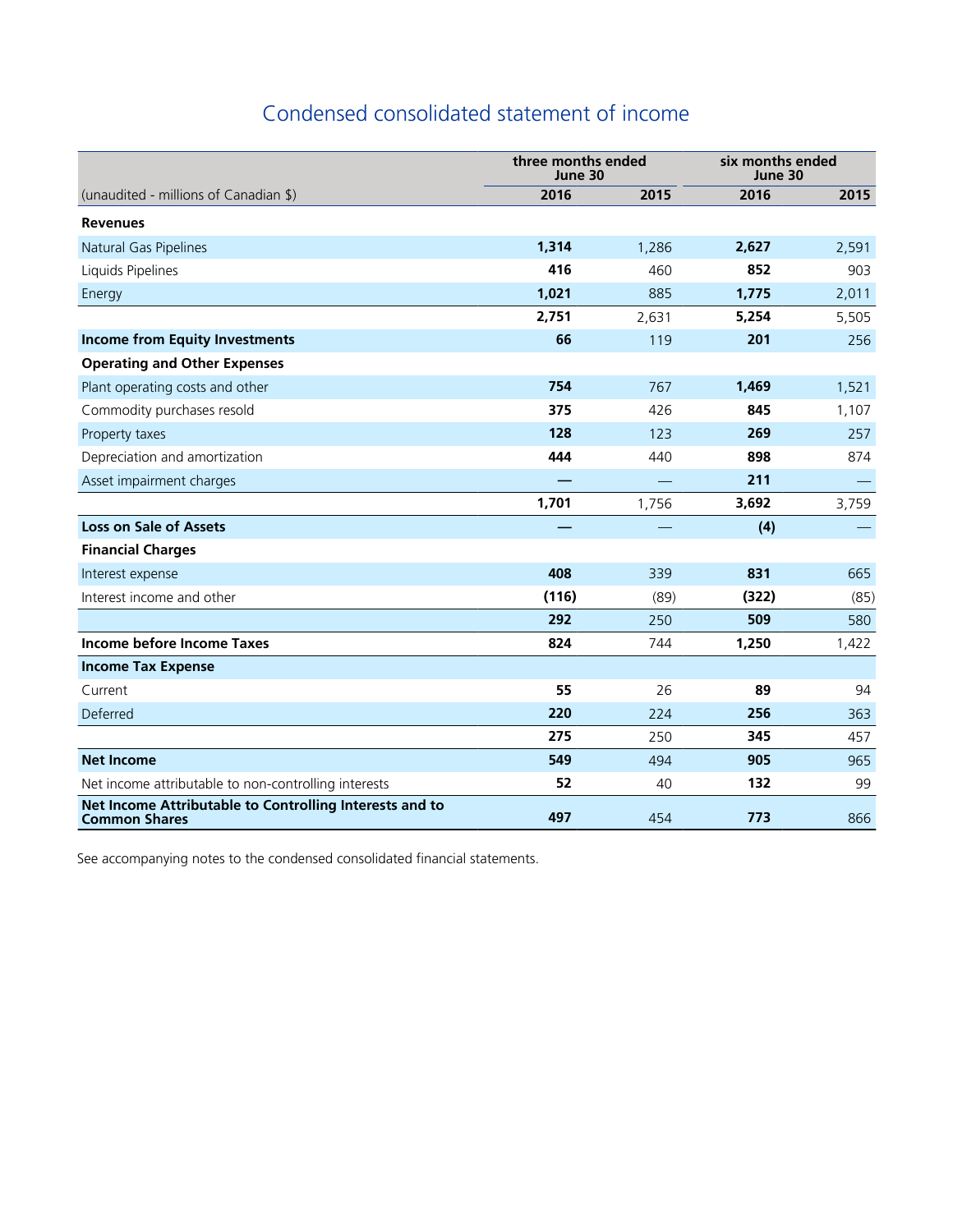# Condensed consolidated statement of comprehensive income

|                                                                                                                                 | three months ended<br>June 30 |       | six months ended<br>June 30 |       |
|---------------------------------------------------------------------------------------------------------------------------------|-------------------------------|-------|-----------------------------|-------|
| (unaudited - millions of Canadian \$)                                                                                           | 2016                          | 2015  | 2016                        | 2015  |
| <b>Net Income</b>                                                                                                               | 549                           | 494   | 905                         | 965   |
| Other Comprehensive Income/(Loss), Net of Income Taxes                                                                          |                               |       |                             |       |
| Foreign currency translation gains/(losses) on net investment in<br>foreign operations                                          | 5                             | (137) | (207)                       | 332   |
| Change in fair value of net investment hedges                                                                                   | (6)                           | 58    | (8)                         | (208) |
| Change in fair value of cash flow hedges                                                                                        | 55                            | (36)  | 16                          | (21)  |
| Reclassification to net income of (losses)/gains on cash flow<br>hedges                                                         | (40)                          | (11)  | 40                          | 33    |
| Reclassification to net income of actuarial gains and prior service<br>costs on pension and other post-retirement benefit plans | 4                             | 10    | 8                           | 17    |
| Other comprehensive income on equity investments                                                                                | 4                             | 4     | 7                           | 7     |
| Other comprehensive income/(loss) (Note 9)                                                                                      | 22                            | (112) | (144)                       | 160   |
| <b>Comprehensive Income</b>                                                                                                     | 571                           | 382   | 761                         | 1,125 |
| Comprehensive income attributable to non-controlling interests                                                                  | 54                            | 10    | 28                          | 217   |
| <b>Comprehensive Income Attributable to Controlling</b><br><b>Interests and to Common Shares</b>                                | 517                           | 372   | 733                         | 908   |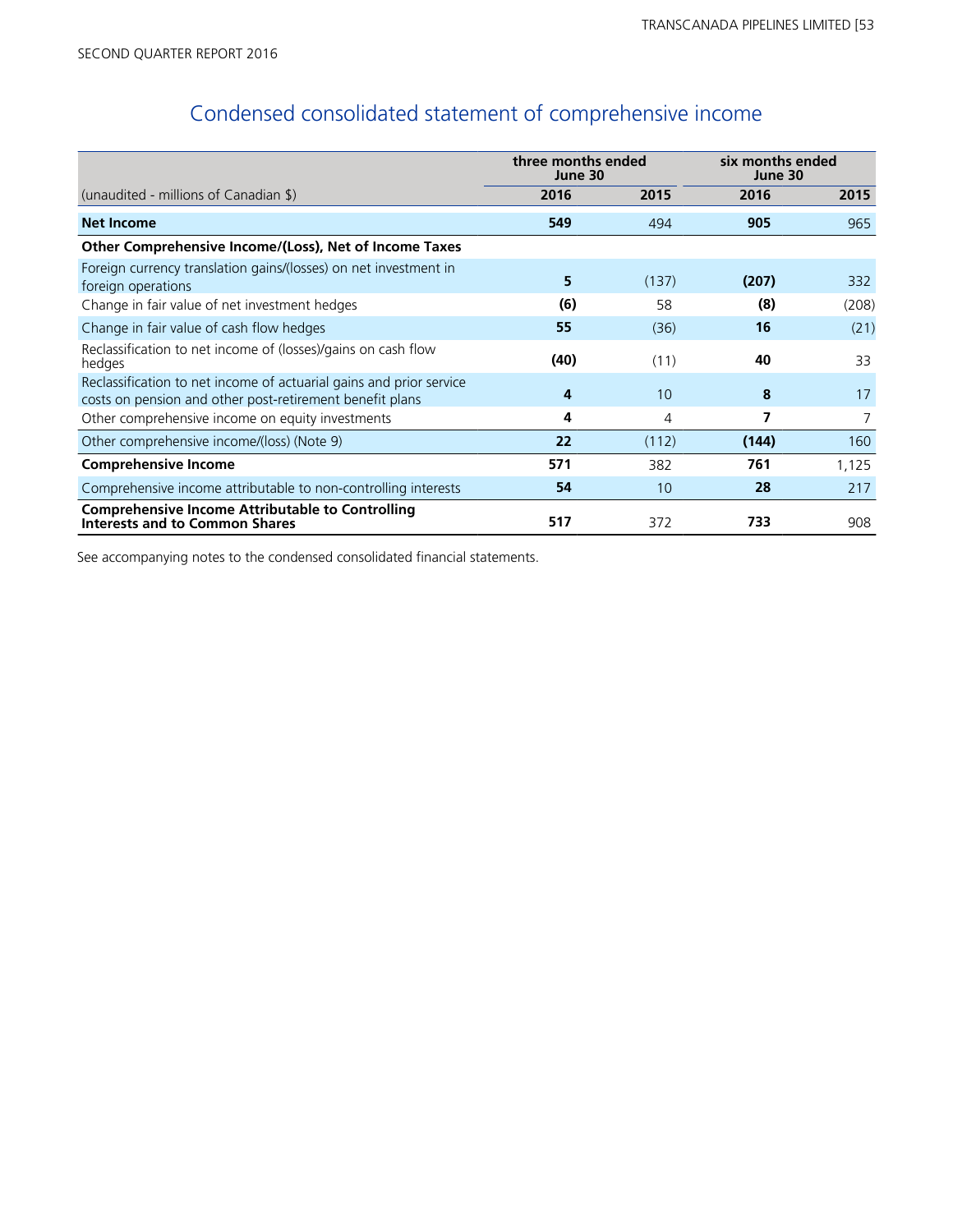## Condensed consolidated statement of cash flows

|                                                                                       | three months ended<br>June 30 |          | six months ended<br>June 30 |         |  |
|---------------------------------------------------------------------------------------|-------------------------------|----------|-----------------------------|---------|--|
| (unaudited - millions of Canadian \$)                                                 | 2016                          | 2015     | 2016                        | 2015    |  |
| <b>Cash Generated from Operations</b>                                                 |                               |          |                             |         |  |
| Net income                                                                            | 549                           | 494      | 905                         | 965     |  |
| Depreciation and amortization                                                         | 444                           | 440      | 898                         | 874     |  |
| Asset impairment charges                                                              |                               |          | 211                         |         |  |
| Deferred income taxes                                                                 | 220                           | 224      | 256                         | 363     |  |
| Income from equity investments                                                        | (66)                          | (119)    | (201)                       | (256)   |  |
| Distributed earnings received from equity investments                                 | 82                            | 145      | 253                         | 280     |  |
| Employee post-retirement benefits expense, net of funding                             | (20)                          | 15       | (9)                         | 30      |  |
| Loss on sale of assets                                                                |                               |          | 4                           |         |  |
| Equity allowance for funds used during construction                                   | (67)                          | (37)     | (124)                       | (70)    |  |
| Unrealized (gains)/losses on financial instruments                                    | (224)                         | (109)    | (153)                       | 9       |  |
| Other                                                                                 | 18                            | 8        | 23                          | 21      |  |
| Decrease/(increase) in operating working capital                                      | 165                           | (94)     | 87                          | (487)   |  |
| Net cash provided by operations                                                       | 1,101                         | 967      | 2,150                       | 1,729   |  |
| <b>Investing Activities</b>                                                           |                               |          |                             |         |  |
| Capital expenditures                                                                  | (982)                         | (966)    | (1, 818)                    | (1,772) |  |
| Capital projects in development                                                       | (90)                          | (172)    | (157)                       | (335)   |  |
| Contributions to equity investments                                                   | (114)                         | (105)    | (284)                       | (198)   |  |
| Restricted cash                                                                       | (12, 987)                     |          | (12, 987)                   |         |  |
| Acquisitions, net of cash acquired                                                    | (4)                           |          | (999)                       |         |  |
| Proceeds from sale of assets, net of transaction costs                                |                               |          | 6                           |         |  |
| Distributions received in excess of equity earnings                                   | 824                           | 64       | 912                         | 110     |  |
| Deferred amounts and other                                                            | (21)                          | 25       | (20)                        | 204     |  |
| Net cash used in investing activities                                                 | (13, 374)                     | (1, 154) | (15, 347)                   | (1,991) |  |
| <b>Financing Activities</b>                                                           |                               |          |                             |         |  |
| Notes payable (repaid)/issued, net                                                    | (853)                         | (749)    | 323                         | (470)   |  |
| Long-term debt issued, net of issue costs                                             | 10,335                        | 84       | 12,327                      | 2,361   |  |
| Long-term debt repaid                                                                 | (933)                         | (867)    | (2, 290)                    | (1,883) |  |
| Junior subordinated notes issued, net of issue costs                                  |                               | 917      |                             | 917     |  |
| Advances from/(to) affiliates, net                                                    | 2,324                         | (24)     | 2,136                       | 196     |  |
| Dividends on common shares                                                            | (397)                         | (368)    | (762)                       | (709)   |  |
| Distributions paid to non-controlling interests                                       | (62)                          | (54)     | (124)                       | (108)   |  |
| Common shares issued                                                                  | 2,471                         |          | 2,471                       |         |  |
| Partnership units of subsidiary issued, net of issue costs                            | 82                            | 27       | 106                         | 31      |  |
| Net cash provided by/(used in) financing activities                                   | 12,967                        | (1,034)  | 14,187                      | 335     |  |
| <b>Effect of Foreign Exchange Rate Changes on Cash and Cash</b><br><b>Equivalents</b> | (73)                          | (13)     | (130)                       | 16      |  |
| Increase/(decrease) in Cash and Cash Equivalents                                      | 621                           | (1, 234) | 860                         | 89      |  |
| <b>Cash and Cash Equivalents</b>                                                      |                               |          |                             |         |  |
| Beginning of period                                                                   | 1,052                         | 1,807    | 813                         | 484     |  |
| <b>Cash and Cash Equivalents</b>                                                      |                               |          |                             |         |  |
| End of period                                                                         | 1,673                         | 573      | 1,673                       | 573     |  |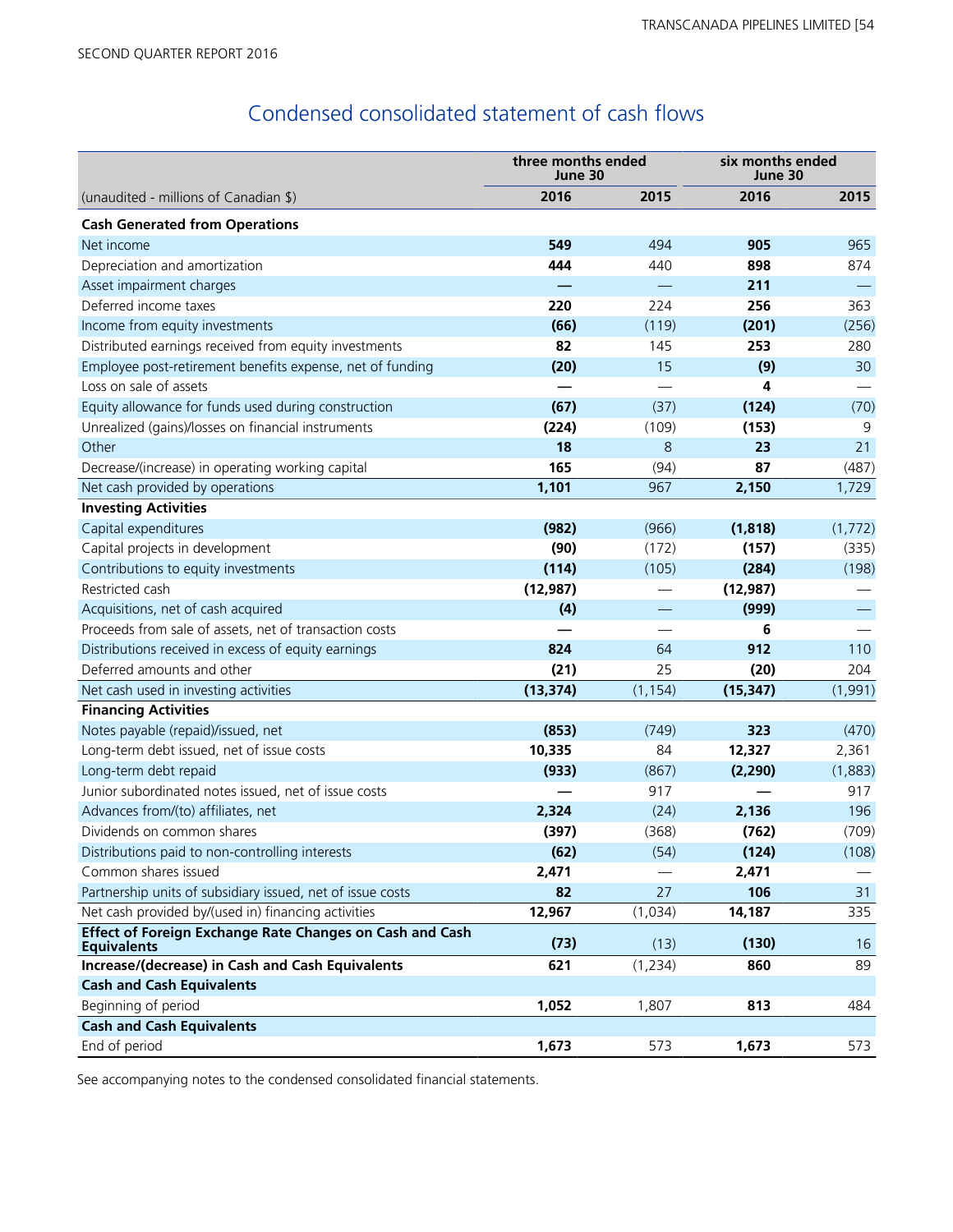## Condensed consolidated balance sheet

|                                                               |                                                                           | <b>June 30,</b> | December 31, |
|---------------------------------------------------------------|---------------------------------------------------------------------------|-----------------|--------------|
| (unaudited - millions of Canadian \$)                         |                                                                           | 2016            | 2015         |
| <b>ASSETS</b>                                                 |                                                                           |                 |              |
| <b>Current Assets</b>                                         |                                                                           |                 |              |
| Cash and cash equivalents                                     |                                                                           | 1,673           | 813          |
| Accounts receivable (Note 14)                                 |                                                                           | 1,519           | 1,401        |
| Due from affiliates (Note 14)                                 |                                                                           | 2,387           | 2,476        |
| Inventories                                                   |                                                                           | 394             | 323          |
| Other                                                         |                                                                           | 897             | 1,353        |
|                                                               |                                                                           | 6,870           | 6,366        |
| <b>Restricted Cash</b>                                        |                                                                           | 12,987          |              |
| <b>Plant, Property and Equipment</b>                          | net of accumulated depreciation of \$22,739<br>and \$22,299, respectively | 45,125          | 44,817       |
| <b>Equity Investments</b>                                     |                                                                           | 5,619           | 6,214        |
| <b>Regulatory Assets</b>                                      |                                                                           | 1,118           | 1,184        |
| Goodwill                                                      |                                                                           | 4,523           | 4,812        |
| <b>Intangible and Other Assets</b>                            |                                                                           | 2,977           | 3,044        |
| <b>Restricted Investments</b>                                 |                                                                           | 528             | 351          |
|                                                               |                                                                           | 79,747          | 66,788       |
| <b>LIABILITIES</b>                                            |                                                                           |                 |              |
| <b>Current Liabilities</b>                                    |                                                                           |                 |              |
| Notes payable                                                 |                                                                           | 1,421           | 1,218        |
| Accounts payable and other (Note 14)                          |                                                                           | 2,640           | 3,014        |
| Due to affiliates (Note 14)                                   |                                                                           | 2,358           | 311          |
| Accrued interest                                              |                                                                           | 527             | 520          |
| Current portion of long-term debt                             |                                                                           | 773             | 2,547        |
|                                                               |                                                                           | 7,719           | 7,610        |
| <b>Regulatory Liabilities</b>                                 |                                                                           | 1,615           | 1,159        |
| <b>Other Long-Term Liabilities</b>                            |                                                                           | 1,108           | 1,260        |
| <b>Deferred Income Tax Liabilities</b>                        |                                                                           | 5,210           | 5,144        |
| Long-Term Debt                                                |                                                                           | 39,152          | 28,909       |
| <b>Junior Subordinated Notes</b>                              |                                                                           | 2,264           | 2,409        |
|                                                               |                                                                           | 57,068          | 46,491       |
| <b>Common Units of TC PipeLines, LP Subject to Rescission</b> |                                                                           | 106             |              |
| <b>EQUITY</b>                                                 |                                                                           |                 |              |
| Common shares, no par value                                   |                                                                           | 18,791          | 16,320       |
| Issued and outstanding:                                       | June 30, 2016 - 823 million shares                                        |                 |              |
|                                                               | December 31, 2015 - 779 million shares                                    |                 |              |
| Additional paid-in capital                                    |                                                                           | 192             | 210          |
| Retained earnings                                             |                                                                           | 2,968           | 2,989        |
| Accumulated other comprehensive loss (Note 9)                 |                                                                           | (979)           | (939)        |
| <b>Controlling Interests</b>                                  |                                                                           | 20,972          | 18,580       |
| Non-controlling interests                                     |                                                                           | 1,601           | 1,717        |
|                                                               |                                                                           | 22,573          | 20,297       |
|                                                               |                                                                           | 79,747          | 66,788       |

**Commitments and Guarantees** (Note 13) **Variable Interest Entities** (Note 15) **Subsequent Event** (Note 16)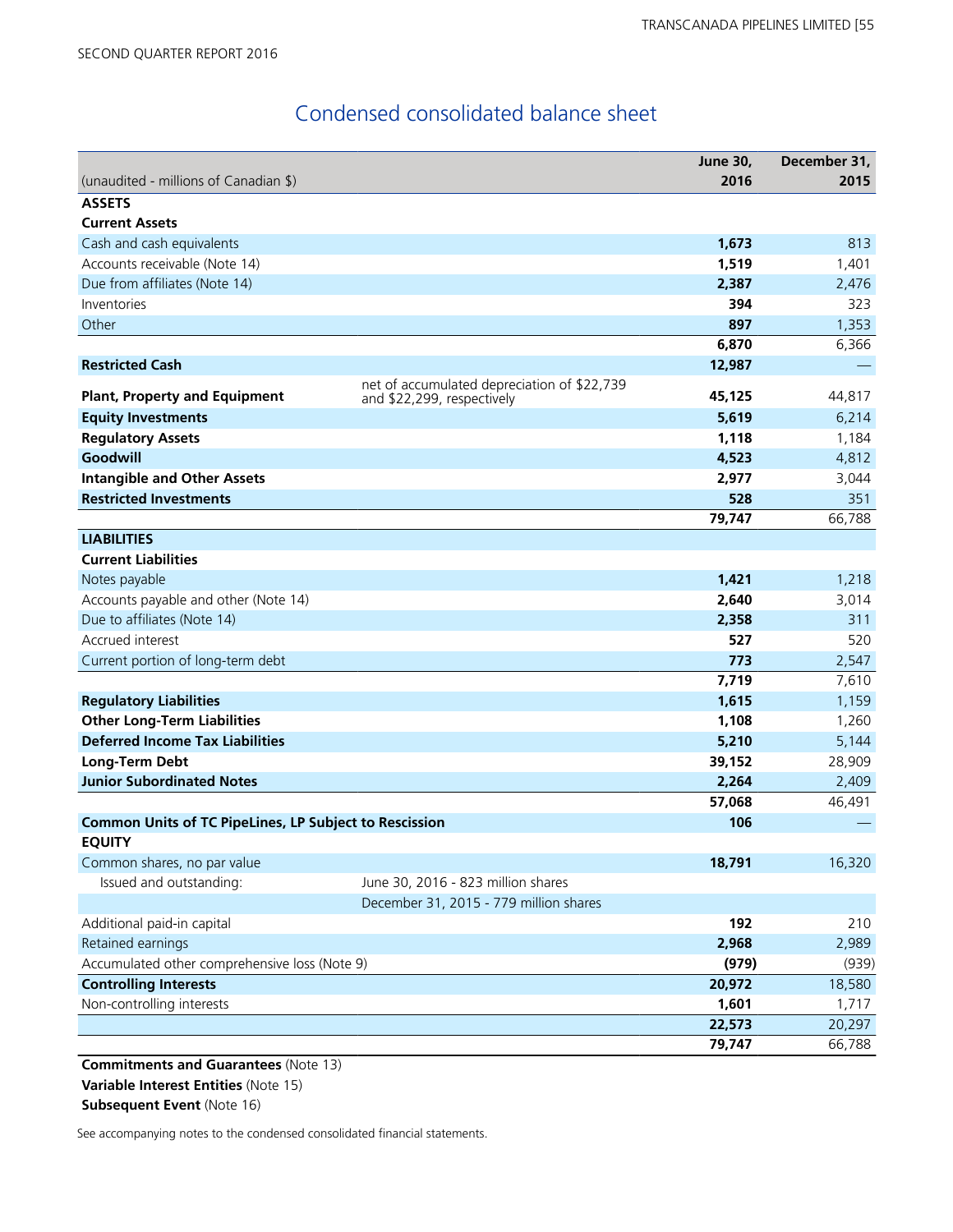# Condensed consolidated statement of equity

|                                                                             | six months ended June 30 |                |  |  |
|-----------------------------------------------------------------------------|--------------------------|----------------|--|--|
| (unaudited - millions of Canadian \$)                                       | 2016                     | 2015           |  |  |
| <b>Common Shares</b>                                                        |                          |                |  |  |
| Balance at beginning of period                                              | 16,320                   | 16,320         |  |  |
| Proceeds from shares issued                                                 | 2,471                    |                |  |  |
| Balance at end of period                                                    | 18,791                   | 16,320         |  |  |
| <b>Additional Paid-In Capital</b>                                           |                          |                |  |  |
| Balance at beginning of period                                              | 210                      | 404            |  |  |
| Issuance of stock options                                                   | 8                        | 7              |  |  |
| Dilution impact from TC PipeLines, LP units issued                          | 12                       | $\overline{4}$ |  |  |
| Impact of asset drop down to TC PipeLines, LP                               | (38)                     | (213)          |  |  |
| Balance at end of period                                                    | 192                      | 202            |  |  |
| <b>Retained Earnings</b>                                                    |                          |                |  |  |
| Balance at beginning of period                                              | 2,989                    | 5,606          |  |  |
| Net income attributable to controlling interests                            | 773                      | 866            |  |  |
| Common share dividends                                                      | (794)                    | (737)          |  |  |
| Balance at end of period                                                    | 2,968                    | 5,735          |  |  |
| <b>Accumulated Other Comprehensive Loss</b>                                 |                          |                |  |  |
| Balance at beginning of period                                              | (939)                    | (1, 235)       |  |  |
| Other comprehensive (loss)/income                                           | (40)                     | 42             |  |  |
| Balance at end of period                                                    | (979)                    | (1, 193)       |  |  |
| <b>Equity Attributable to Controlling Interests</b>                         | 20,972                   | 21,064         |  |  |
| <b>Equity Attributable to Non-Controlling Interests</b>                     |                          |                |  |  |
| Balance at beginning of period                                              | 1,717                    | 1,583          |  |  |
| Net income attributable to non-controlling interests                        |                          |                |  |  |
| TC PipeLines, LP                                                            | 110                      | 89             |  |  |
| Portland                                                                    | 22                       | 10             |  |  |
| Other comprehensive (loss)/income attributable to non-controlling interests | (104)                    | 118            |  |  |
| Issuance of TC PipeLines, LP units                                          |                          |                |  |  |
| Proceeds, net of issue costs                                                | 106                      | 31             |  |  |
| Decrease in TCPL's ownership of TC PipeLines, LP                            | (19)                     | (6)            |  |  |
| Reclassification to Common Units of TC PipeLines, LP Subject to Rescission  | (106)                    |                |  |  |
| Distributions declared to non-controlling interests                         | (125)                    | (107)          |  |  |
| Balance at end of period                                                    | 1,601                    | 1,718          |  |  |
| <b>Total Equity</b>                                                         | 22,573                   | 22,782         |  |  |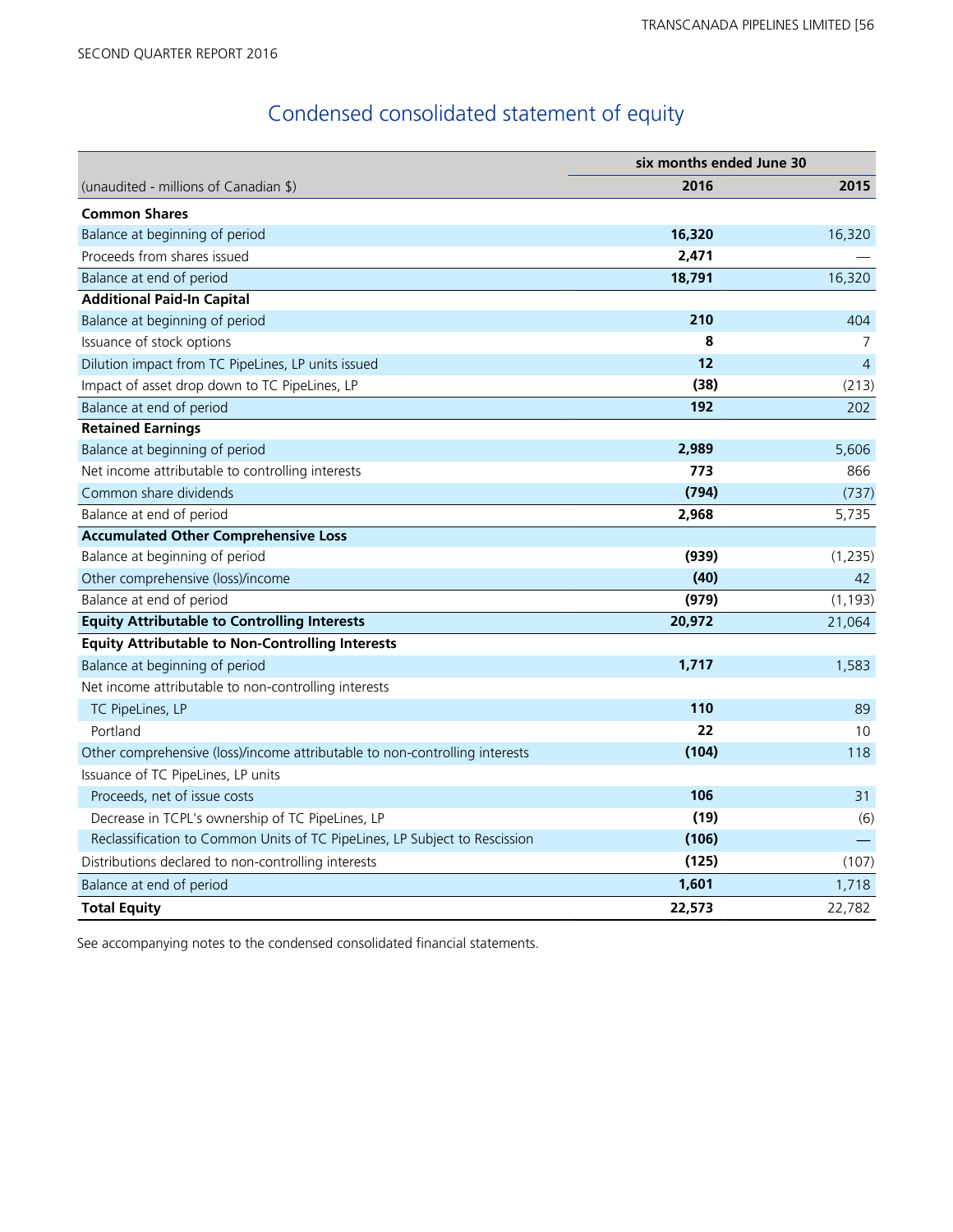# Notes to condensed consolidated financial statements (unaudited)

## 1. Basis of presentation

These condensed consolidated financial statements of TransCanada PipeLines Limited (TCPL or the Company) have been prepared by management in accordance with U.S. GAAP. The accounting policies applied are consistent with those outlined in TCPL's annual audited consolidated financial statements for the year ended December 31, 2015, except as described in Note 2, Accounting changes. Capitalized and abbreviated terms that are used but not otherwise defined herein are identified in TCPL's 2015 Annual Report.

These condensed consolidated financial statements reflect adjustments, all of which are normal recurring adjustments that are, in the opinion of management, necessary to reflect fairly the financial position and results of operations for the respective periods. These condensed consolidated financial statements do not include all disclosures required in the annual financial statements and should be read in conjunction with the 2015 audited consolidated financial statements included in TCPL's 2015 Annual Report. Certain comparative figures have been reclassified to conform with the current period's presentation.

Earnings for interim periods may not be indicative of results for the fiscal year in the Company's Natural Gas Pipelines segment due to the timing of regulatory decisions and seasonal fluctuations in short-term throughput volumes on U.S. pipelines. Earnings for interim periods may also not be indicative of results for the fiscal year in the Company's Energy segment due to the impact of seasonal weather conditions on customer demand and market pricing in certain of the Company's investments in electrical power generation plants and non-regulated gas storage facilities.

#### **USE OF ESTIMATES AND JUDGEMENTS**

In preparing these financial statements, TCPL is required to make estimates and assumptions that affect both the amount and timing of recording assets, liabilities, revenues and expenses since the determination of these items may be dependent on future events. The Company uses the most current information available and exercises careful judgement in making these estimates and assumptions. In the opinion of management, these condensed consolidated financial statements have been properly prepared within reasonable limits of materiality and within the framework of the Company's significant accounting policies included in the consolidated financial statements for the year ended December 31, 2015, except as described in Note 2, Accounting changes.

## 2. Accounting changes

#### **CHANGES IN ACCOUNTING POLICIES FOR 2016**

#### **Extraordinary and unusual income statement items**

In January 2015, the FASB issued new guidance on extraordinary and unusual income statement items. This update eliminates from U.S. GAAP the concept of extraordinary items. This new guidance was effective January 1, 2016, was applied prospectively and did not have a material impact on the Company's consolidated financial statements.

#### **Consolidation**

In February 2015, the FASB issued new guidance on consolidation. This update requires that entities re-evaluate whether they should consolidate certain legal entities and eliminates the presumption that a general partner should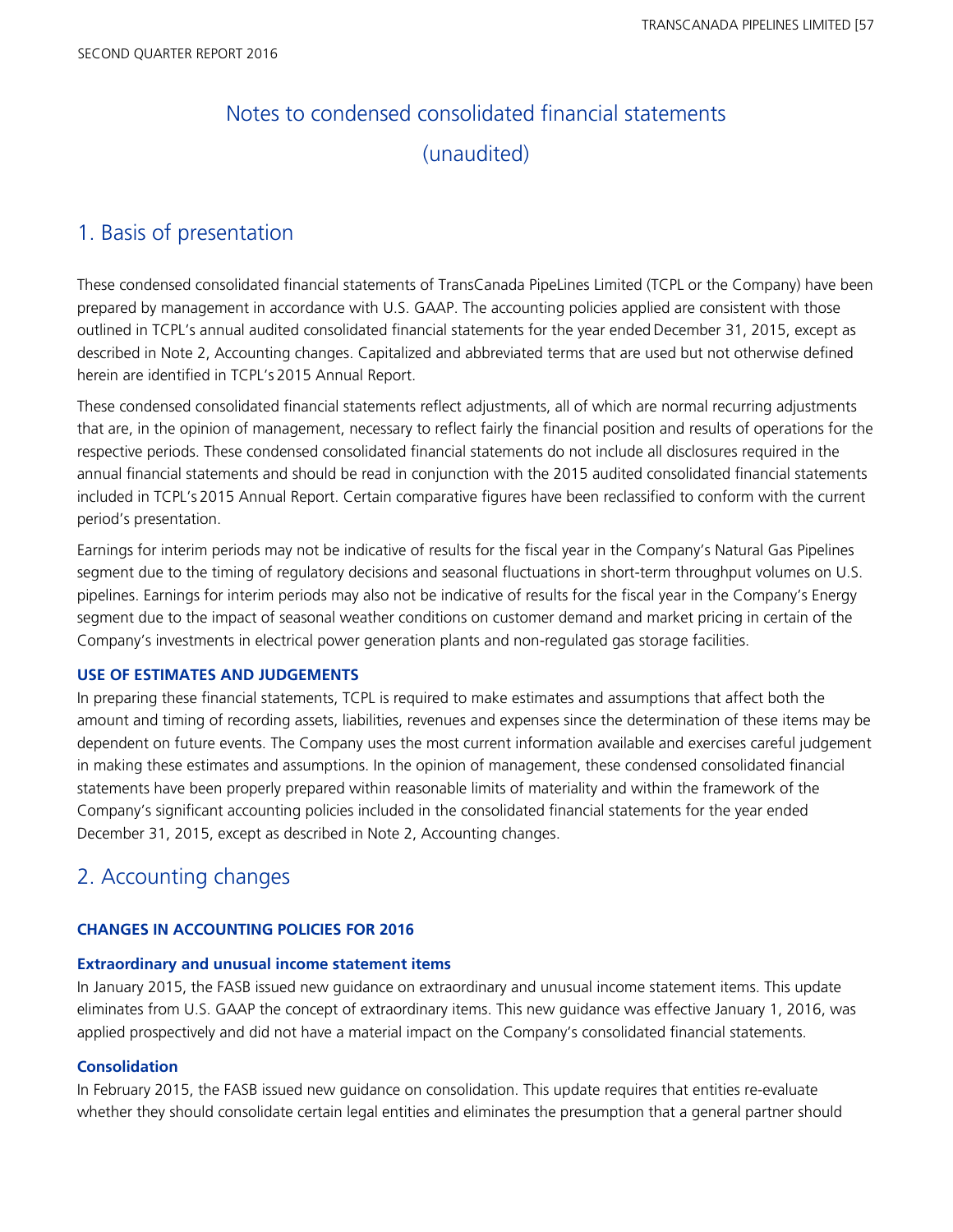consolidate a limited partnership. This new guidance was effective January 1, 2016, was applied retrospectively and did not result in any change to the Company's consolidation conclusions. Disclosure requirements outlined in the new guidance are included in Note 15, Variable Interest Entities.

#### **Imputation of interest**

In April 2015, the FASB issued new guidance on simplifying the accounting for debt issuance costs. The amendments in this update require that debt issuance costs be presented in the balance sheet as a direct deduction from the carrying amount of the debt liability consistent with debt discounts or premiums. This new guidance was effective January 1, 2016, was applied retrospectively and resulted in a reclassification of debt issuance costs previously recorded in Intangible and other assets to an offset of their respective debt liabilities on the Company's consolidated balance sheet.

#### **Business combinations**

In September 2015, the FASB issued guidance which intends to simplify the accounting measurement period adjustments in business combinations. The amended guidance requires an acquirer to recognize adjustments to the provisional amounts that are identified during the measurement period in the reporting period in which the adjustment amounts are determined. In the period the adjustment was determined, the guidance also requires the acquirer to record the effect on earnings of changes in depreciation, amortization, or other income effects, if any, as a result of the change to the provisional amounts, calculated as if the accounting had been completed at the acquisition date. This new guidance was effective January 1, 2016, was applied prospectively and did not have a material impact on the Company's consolidated financial statements.

#### **FUTURE ACCOUNTING CHANGES**

#### **Revenue from contracts with customers**

In 2014, the FASB issued new guidance on revenue from contracts with customers. This guidance supersedes the current revenue recognition requirements and most industry-specific guidance. This new guidance requires that an entity recognize revenue to depict the transfer of promised goods or services to customers in an amount that reflects the consideration to which the company expects to be entitled in exchange for those goods or services. In July 2015, the FASB deferred the effective date of this new standard to January 1, 2018, with early adoption not permitted before January 1, 2017. There are two methods in which the amendment can be applied: (1) retrospectively to each prior reporting period presented, or (2) retrospectively with the cumulative effect recognized at the date of initial application. The Company is currently identifying existing customer contracts or groups of contracts that are within the scope of the new guidance and has begun an assessment in order to determine any impact on the consolidated financial statements.

#### **Inventory**

In July 2015, the FASB issued new guidance on simplifying the measurement of inventory. The amendments in this update specify that an entity should measure inventory within the scope of this update at the lower of cost and net realizable value. Net realizable value is the estimated selling price in the ordinary course of business, less reasonably predictable costs of completion, disposal and transportation. This new guidance is effective January 1, 2017 and will be applied prospectively. The Company does not expect the adoption of this new standard to have a material impact on its consolidated financial statements.

#### **Financial instruments**

In January 2016, the FASB issued new guidance on the accounting for equity investments and financial liabilities. The new guidance will change the income statement effect of equity investments and the recognition of changes in fair value of financial liabilities when the fair value option is elected. The new guidance also requires the Company to assess valuation allowances for deferred tax assets related to available-for-sale debt securities in combination with their other deferred tax assets. This new guidance is effective January 1, 2018. The Company is currently evaluating the impact of the adoption of this guidance and has not yet determined the effect on its consolidated financial statements.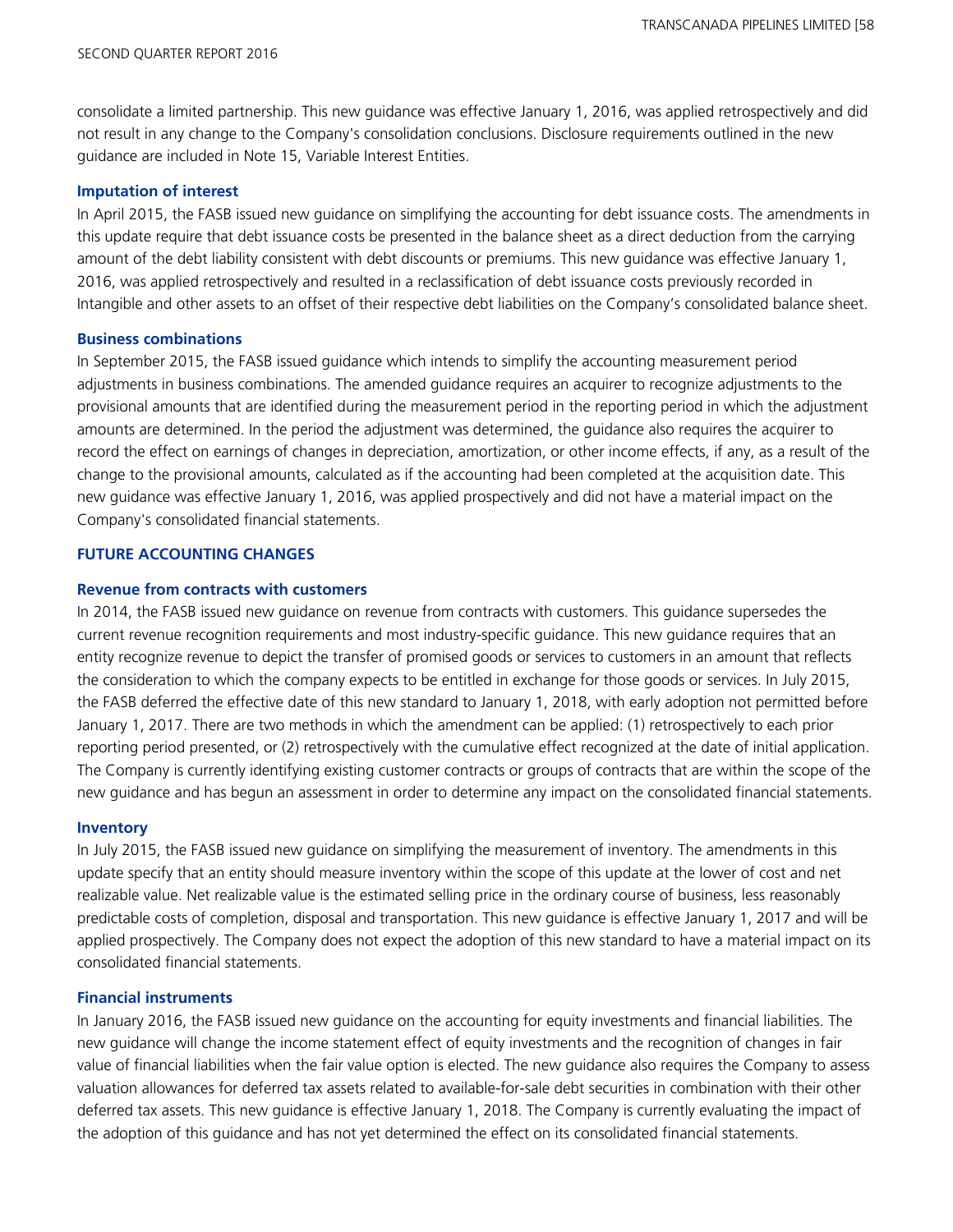#### **Leases**

In February 2016, the FASB issued new guidance on leases. The new guidance requires lessees to recognize most leases, including operating leases, on the balance sheet as lease assets and lease liabilities. In addition, lessees may be required to reassess assumptions associated with existing leases as well as to provide expanded qualitative and quantitative disclosures. The new standard does not make extensive changes to lessor accounting. The new guidance is effective January 1, 2019 and will be applied using a modified retrospective approach. The Company is currently identifying existing lease agreements that are within the scope of the new guidance that may have an impact on its consolidated financial statements as a result of adopting this new standard.

#### **Derivatives and hedging**

In March 2016, the FASB issued new guidance that clarifies the requirements for assessing whether contingent call or put options that can accelerate the payment of principal on debt instruments are clearly and closely related to their debt hosts. The new guidance requires only an assessment of the four-step decision sequence outlined in GAAP to determine whether the economic characteristics and risks of call or put options are clearly and closely related to the economic characteristics and risks. This new guidance is effective January 1, 2017 and the Company is currently evaluating the impact of the adoption of this guidance and has not yet determined the effect on its consolidated financial statements.

#### **Equity method investments**

In March 2016, the FASB issued new guidance that simplifies the transition to equity method accounting. The new guidance eliminates the requirement to retroactively apply the equity method of accounting when an increase in ownership interest in an investment qualifies it for equity method accounting. This new guidance is effective January 1, 2017 and will be applied prospectively. The Company does not expect the adoption of this new standard to have a material impact on its consolidated financial statements.

#### **Employee share-based payments**

In March 2016, the FASB issued new guidance that simplifies several aspects of the accounting for employee sharebased payment transactions, including the income tax consequences, classification of awards as either equity or liabilities, and classification on the statement of cash flows. The new guidance also permits entities to make an accounting policy election either to continue to estimate the total number of awards for which the requisite service period will not be rendered or to account for forfeitures when they occur. This new guidance is effective January 1, 2017 and the Company does not expect the adoption of this new standard to have a material impact on its consolidated financial statements.

#### **Measurement of credit losses on financial instruments**

In June 2016, the FASB issued new guidance that significantly changes how entities measure credit losses for most financial assets and certain other instruments that are not measured at fair value through net income. The new guidance amends the impairment model of financial instruments basing it on expected losses rather than incurred losses. These expected credit losses will be recognized as an allowance rather than a direct write-down of the amortized cost basis. The new guidance is effective January 1, 2020 and will be applied using a modified retrospective approach. The Company is currently evaluating the impact of the adoption of this guidance and has not yet determined the effect on the consolidated financial statements.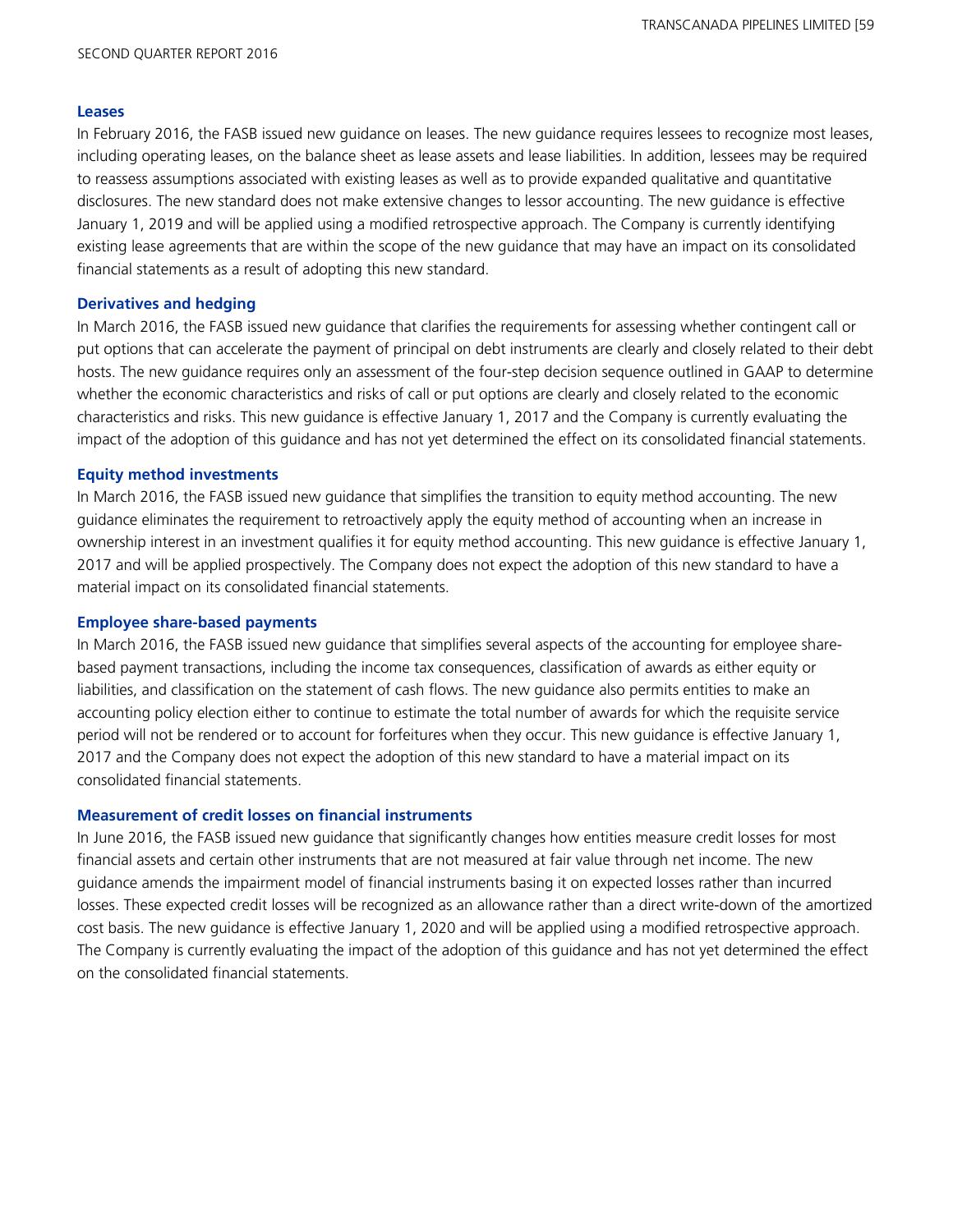# 3. Segmented information

| three months ended June 30                                            | <b>Natural Gas</b><br><b>Pipelines</b> |       | <b>Liquids</b><br><b>Pipelines</b> |       | <b>Energy</b> |       | Corporate |      | Total |       |
|-----------------------------------------------------------------------|----------------------------------------|-------|------------------------------------|-------|---------------|-------|-----------|------|-------|-------|
| (unaudited - millions of Canadian \$)                                 | 2016                                   | 2015  | 2016                               | 2015  | 2016          | 2015  | 2016      | 2015 | 2016  | 2015  |
| Revenues                                                              | 1,314                                  | 1,286 | 416                                | 460   | 1,021         | 885   |           |      | 2,751 | 2,631 |
| Income/(loss) from equity investments                                 | 40                                     | 39    | (1)                                |       | 27            | 80    |           |      | 66    | 119   |
| Plant operating costs and other                                       | (391)                                  | (440) | (121)                              | (131) | (191)         | (172) | (51)      | (24) | (754) | (767) |
| Commodity purchases resold                                            |                                        |       |                                    |       | (375)         | (426) |           |      | (375) | (426) |
| Property taxes                                                        | (83)                                   | (86)  | (23)                               | (16)  | (22)          | (21)  |           |      | (128) | (123) |
| Depreciation and amortization                                         | (288)                                  | (282) | (67)                               | (66)  | (82)          | (84)  | (7)       | (8)  | (444) | (440) |
| Segmented earnings/(losses)                                           | 592                                    | 517   | 204                                | 247   | 378           | 262   | (58)      | (32) | 1,116 | 994   |
| Interest expense                                                      |                                        |       |                                    |       |               |       |           |      | (408) | (339) |
| Interest income and other                                             |                                        |       |                                    |       |               |       |           |      | 116   | 89    |
| Income before income taxes                                            |                                        |       |                                    |       |               |       |           |      | 824   | 744   |
| Income tax expense                                                    |                                        |       |                                    |       |               |       |           |      | (275) | (250) |
| Net income                                                            |                                        |       |                                    |       |               |       |           |      | 549   | 494   |
| Net income attributable to non-controlling interests                  |                                        |       |                                    |       |               |       |           |      | (52)  | (40)  |
| Net income attributable to controlling interests and to common shares |                                        |       |                                    |       |               |       | 497       | 454  |       |       |

| six months ended June 30                                                     | <b>Natural Gas</b><br><b>Pipelines</b> |       | Liquids<br><b>Pipelines</b> |                                                                                                                                                                                                                                                                                                                                                                                               | <b>Energy</b> |                                | Corporate |                          | <b>Total</b> |          |
|------------------------------------------------------------------------------|----------------------------------------|-------|-----------------------------|-----------------------------------------------------------------------------------------------------------------------------------------------------------------------------------------------------------------------------------------------------------------------------------------------------------------------------------------------------------------------------------------------|---------------|--------------------------------|-----------|--------------------------|--------------|----------|
| (unaudited - millions of Canadian \$)                                        | 2016                                   | 2015  | 2016                        | 2015                                                                                                                                                                                                                                                                                                                                                                                          | 2016          | 2015                           | 2016      | 2015                     | 2016         | 2015     |
| Revenues                                                                     | 2,627                                  | 2,591 | 852                         | 903                                                                                                                                                                                                                                                                                                                                                                                           | 1,775         | 2,011                          |           |                          | 5,254        | 5,505    |
| Income/(loss) from equity investments                                        | 91                                     | 93    | (1)                         | $\hspace{1.0cm} \overline{\hspace{1.0cm} \hspace{1.0cm} \hspace{1.0cm} } \hspace{1.0cm} \hspace{1.0cm} \overline{\hspace{1.0cm} \hspace{1.0cm} \hspace{1.0cm} } \hspace{1.0cm} \hspace{1.0cm} \overline{\hspace{1.0cm} \hspace{1.0cm} \hspace{1.0cm} } \hspace{1.0cm} \hspace{1.0cm} \overline{\hspace{1.0cm} \hspace{1.0cm} \hspace{1.0cm} } \hspace{1.0cm} \hspace{1.0cm} \hspace{1.0cm} }$ | 111           | 163                            |           |                          | 201          | 256      |
| Plant operating costs and other                                              | (763)                                  | (842) | (246)                       | (246)                                                                                                                                                                                                                                                                                                                                                                                         | (358)         | (385)                          | (102)     | (48)                     | (1, 469)     | (1, 521) |
| Commodity purchases resold                                                   |                                        |       |                             |                                                                                                                                                                                                                                                                                                                                                                                               | (845)         | (1, 107)                       |           | $\overline{\phantom{0}}$ | (845)        | (1, 107) |
| Property taxes                                                               | (177)                                  | (176) | (46)                        | (39)                                                                                                                                                                                                                                                                                                                                                                                          | (46)          | (42)                           |           |                          | (269)        | (257)    |
| Depreciation and amortization                                                | (575)                                  | (561) | (137)                       | (129)                                                                                                                                                                                                                                                                                                                                                                                         | (170)         | (169)                          | (16)      | (15)                     | (898)        | (874)    |
| Asset impairment charges                                                     |                                        |       |                             |                                                                                                                                                                                                                                                                                                                                                                                               | (211)         | $\qquad \qquad \longleftarrow$ |           |                          | (211)        |          |
| Loss on sale of assets                                                       | (4)                                    |       |                             |                                                                                                                                                                                                                                                                                                                                                                                               |               |                                |           |                          | (4)          |          |
| Segmented earnings/(losses)                                                  | 1,199                                  | 1,105 | 422                         | 489                                                                                                                                                                                                                                                                                                                                                                                           | 256           | 471                            | (118)     | (63)                     | 1,759        | 2,002    |
| Interest expense                                                             |                                        |       |                             |                                                                                                                                                                                                                                                                                                                                                                                               |               |                                |           |                          | (831)        | (665)    |
| Interest income and other                                                    |                                        |       |                             |                                                                                                                                                                                                                                                                                                                                                                                               |               |                                |           |                          | 322          | 85       |
| Income before income taxes                                                   |                                        |       |                             |                                                                                                                                                                                                                                                                                                                                                                                               |               |                                |           |                          | 1,250        | 1,422    |
| Income tax expense                                                           |                                        |       |                             |                                                                                                                                                                                                                                                                                                                                                                                               |               |                                |           |                          | (345)        | (457)    |
| Net income                                                                   |                                        |       |                             |                                                                                                                                                                                                                                                                                                                                                                                               |               |                                |           |                          | 905          | 965      |
| Net income attributable to non-controlling interests                         |                                        |       |                             |                                                                                                                                                                                                                                                                                                                                                                                               |               |                                |           |                          | (132)        | (99)     |
| Net income attributable to controlling interests and to common shares<br>773 |                                        |       |                             |                                                                                                                                                                                                                                                                                                                                                                                               |               |                                |           | 866                      |              |          |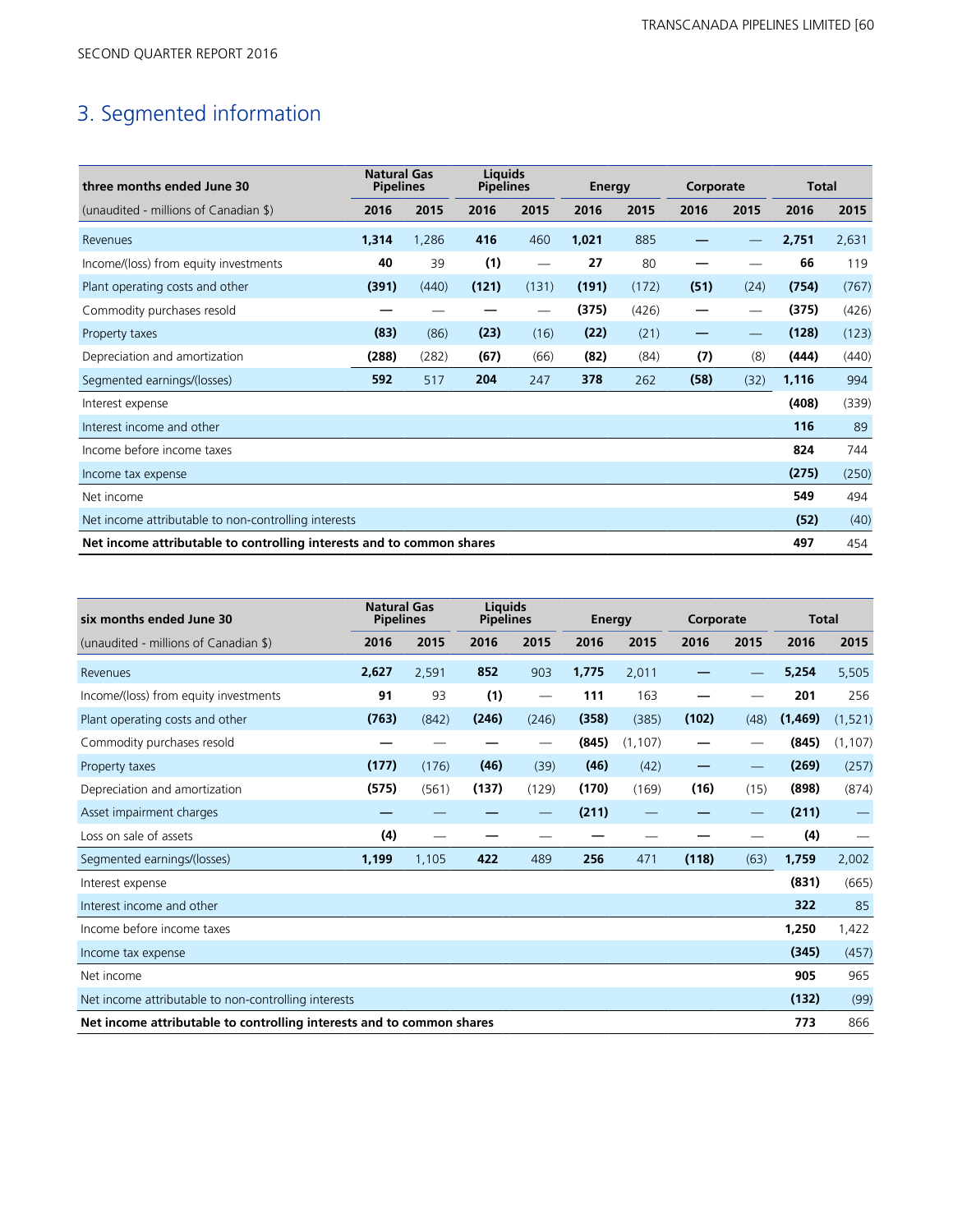#### **TOTAL ASSETS**

| (unaudited - millions of Canadian \$) | June 30, 2016 | <b>December 31, 2015</b> |
|---------------------------------------|---------------|--------------------------|
| Natural Gas Pipelines                 | 30,996        | 31,039                   |
| Liquids Pipelines                     | 15,928        | 16,046                   |
| Energy                                | 14,916        | 15,558                   |
| Corporate                             | 17,907        | 4,145                    |
|                                       | 79,747        | 66,788                   |

### 4. Asset impairment

#### **Power Purchase Arrangements**

On March 7, 2016, TCPL issued notice to the Balancing Pool of the decision to terminate its Sheerness and Sundance A PPAs. In accordance with a provision in the PPAs, a buyer is permitted to terminate the arrangement if a change in law occurs that makes the arrangement unprofitable or more unprofitable. As a result of recent changes in law surrounding the Alberta Specified Gas Emitters Regulation, the Company expects increasing costs related to carbon emissions to continue throughout the remaining terms of the PPAs resulting in increasing unprofitabilty. As such, at March 31, 2016, the Company recognized a non-cash impairment charge of \$211 million (\$155 million after-tax) in its Energy segment, which represents the carrying value of the PPAs.

On March 7, 2016, TCPL also issued notice to the Balancing Pool of the decision to terminate its Sundance B PPA. The Sundance B PPA is held in the ASTC Power Partnership in which the Company holds a 50 per cent ownership interest. As a result, the Company recognized a non-cash impairment charge of \$29 million (\$21 million after-tax) in its Energy segment, which represents the carrying value of the equity investment. This impairment charge is included in Income from equity investments on the condensed consolidated statement of income.

### 5. Income taxes

At June 30, 2016, the total unrecognized tax benefit of uncertain tax positions was approximately \$15 million (December 31, 2015 - \$13 million). TCPL recognizes interest and penalties related to income tax uncertainties in income tax expense. Included in income tax expense for the three and six months ended June 30, 2016 is nil for interest expense and nil for penalties (June 30, 2015 - nil for interest expense and nil for penalties). At June 30, 2016, the Company had \$4 million accrued for interest expense and nil accrued for penalties (December 31, 2015 - \$4 million accrued for interest expense and nil for penalties).

The effective tax rates for the six-month periods ended June 30, 2016 and 2015 were 28 per cent and 32 per cent, respectively. The lower effective tax rate in 2016 was primarily the result of lower flow-through taxes in 2016 on Canadian regulated pipelines and changes in the proportion of income earned between Canadian and foreign jurisdictions.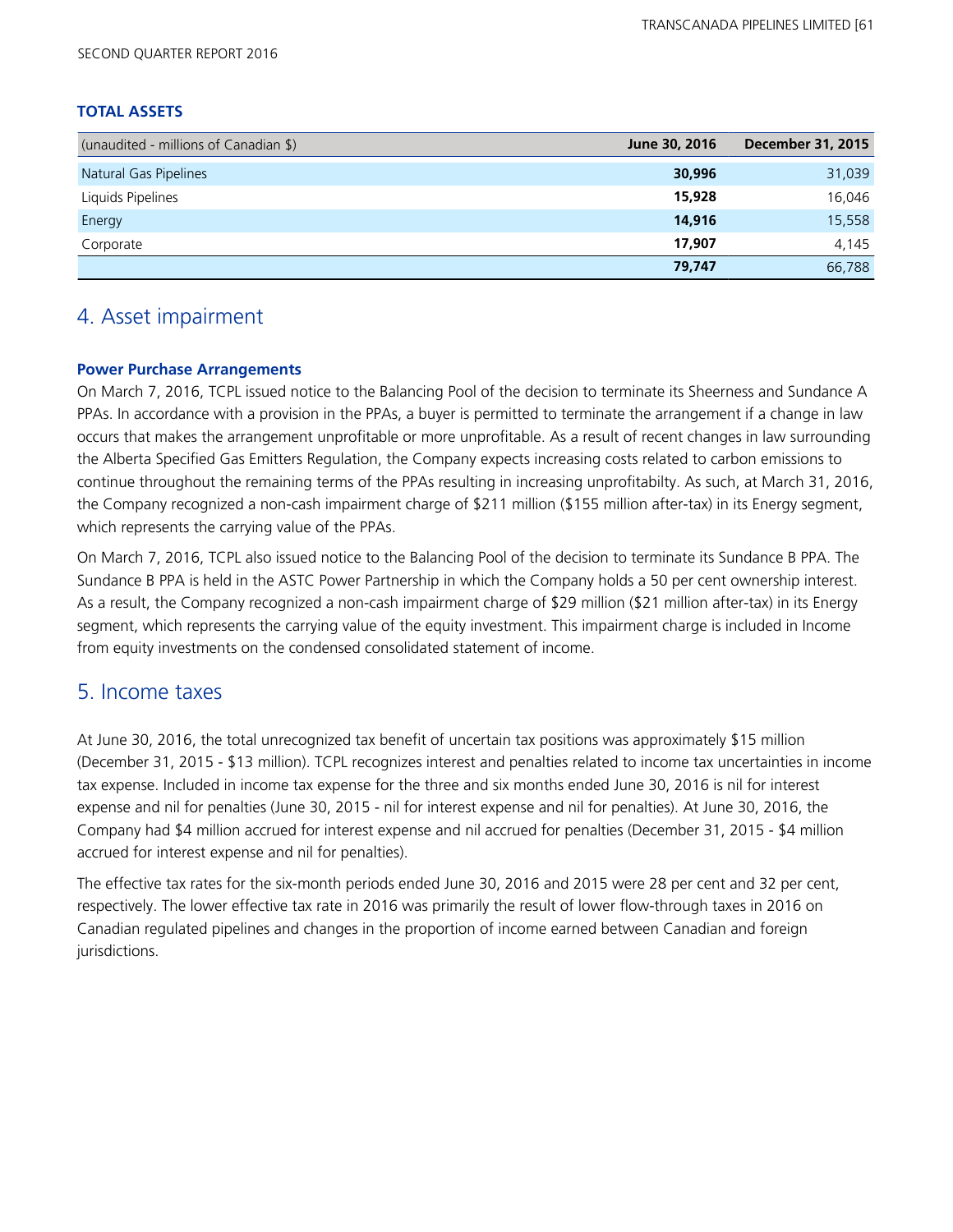## 6. Long-term debt

#### **LONG-TERM DEBT ISSUED**

The Company issued long-term debt in the six months ended June 30, 2016 as follows:

| (unaudited - millions of Canadian<br>\$, unless noted otherwise) | <b>Issue date</b> | <b>Type</b>                              | <b>Maturity date</b> | Amount          | Interest rate |
|------------------------------------------------------------------|-------------------|------------------------------------------|----------------------|-----------------|---------------|
| <b>TRANSCANADA PIPELINES LIMITED</b>                             |                   |                                          |                      |                 |               |
|                                                                  | June 2016         | Acquisition Bridge Facility <sup>1</sup> | June 2018            | US \$5,213      | Floating      |
|                                                                  | June 2016         | Medium Term Notes                        | <b>July 2023</b>     | \$300           | 3.690% $^{2}$ |
|                                                                  | June 2016         | Medium Term Notes                        | June 2046            | \$700           | 4.350%        |
|                                                                  | January 2016      | Senior Unsecured Notes                   | January 2019         | US \$400        | 3.125%        |
|                                                                  | January 2016      | <b>Senior Unsecured Notes</b>            | January 2026         | US \$850        | 4.875%        |
| <b>ANR PIPELINE COMPANY</b>                                      |                   |                                          |                      |                 |               |
|                                                                  | June 2016         | <b>Senior Unsecured Notes</b>            | June 2026            | <b>US \$240</b> | 4.140%        |
| TRANSCANADA PIPELINE USA LTD.                                    |                   |                                          |                      |                 |               |
|                                                                  | June 2016         | Acquisition Bridge Facility <sup>1</sup> | June 2018            | US \$1,700      | Floating      |
| <b>TUSCARORA GAS TRANSMISSION COMPANY</b>                        |                   |                                          |                      |                 |               |
|                                                                  | April 2016        | Term Loan                                | April 2019           | <b>US \$9.5</b> | Floating      |

<sup>1</sup> These facilities were put in place to finance a portion of the Columbia acquisition and bear interest at Libor plus an applicable margin. Proceeds from specified asset sales must be used to repay these facilities. Proceeds from these facilities are held in Restricted cash. See Note 16, Subsequent event for more information.

 $2^2$  Reflects coupon rate. Re-issuance yield was 2.69 per cent.

#### **LONG-TERM DEBT RETIRED**

The Company retired long-term debt in the six months ended June 30, 2016 as follows:

| (unaudited - millions of Canadian<br>\$, unless noted otherwise) | <b>Retirement</b><br>date | <b>Type</b>                         | Amount          | Interest rate |
|------------------------------------------------------------------|---------------------------|-------------------------------------|-----------------|---------------|
| <b>TRANSCANADA PIPELINES LIMITED</b>                             |                           |                                     |                 |               |
|                                                                  |                           | June 2016 Senior Unsecured Notes    | <b>US \$84</b>  | 7.69%         |
|                                                                  |                           | June 2016 Senior Unsecured Notes    | <b>US \$500</b> | Floating      |
|                                                                  |                           | January 2016 Senior Unsecured Notes | <b>US \$750</b> | 0.75%         |
| <b>NOVA GAS TRANSMISSION LTD.</b>                                |                           |                                     |                 |               |
|                                                                  | February 2016 Debentures  |                                     | \$225           | $12.2\%$      |

In the three and six months ended June 30, 2016, TCPL capitalized interest related to capital projects of \$46 million and \$87 million (2015 - \$71 million and \$141 million).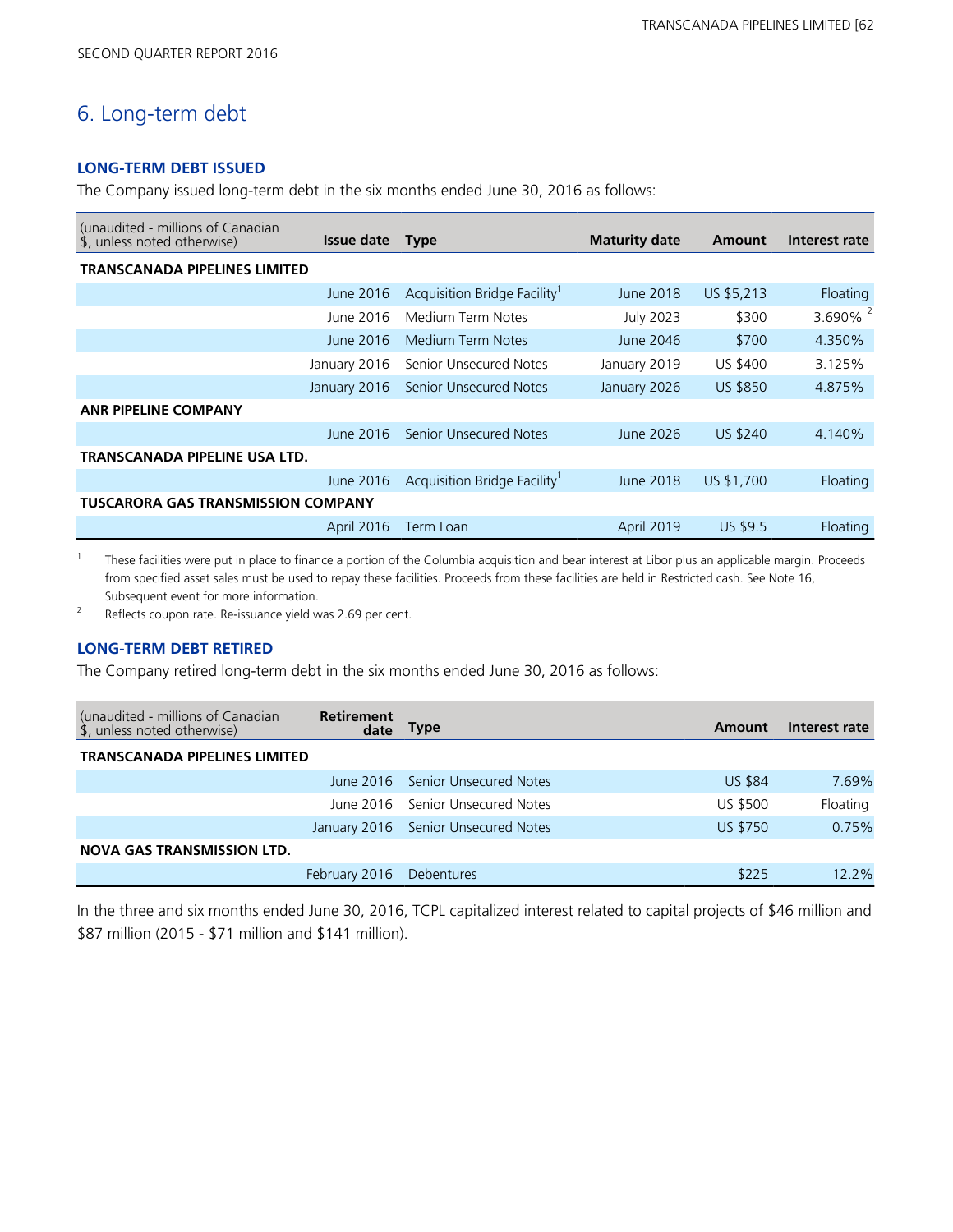## 7. Common units of TC PipeLines, LP subject to rescission

In connection with the late filing of an employee-related Form 8-K with the SEC, in March 2016, TC PipeLines, LP became ineligible to use the then effective shelf registration statement upon the filing of its 2015 Annual Report. As a result, it was determined that the purchasers of the 1.6 million common units that were issued from March 8, 2016 to May 19, 2016 under the TC PipeLines, LP ATM program may have a rescission right for an amount equal to the purchase price paid for the units, plus statutory interest and less any distribution paid, upon the return of such units to TC PipeLines, LP. No unitholder has claimed or attempted to exercise any rescission rights to date and these rights expire one year from the date of purchase of the unit.

At June 30, 2016, \$106 million (US\$82 million) was recorded as Common Units of TC PipeLines, LP Subject to Rescission on the Condensed consolidated balance sheet. The Company classified these 1.6 million common units outside Equity because the potential rescission rights of the units are not within the control of the Company.

### 8. Common shares

On June 28, 2016, the Company issued 43.3 million common shares to its parent TransCanada for proceeds of approximately \$2.5 billion, resulting in 823 million common shares outstanding at June 30, 2016 (December 31, 2015 - 779 million).

### 9. Other comprehensive income/(loss) and accumulated other comprehensive loss

Components of other comprehensive income/(loss), including the portion attributable to non-controlling interests and related tax effects, are as follows:

| three months ended June 30, 2016                                                                                                | <b>Before tax</b> | Income tax<br>recovery/ | Net of tax |
|---------------------------------------------------------------------------------------------------------------------------------|-------------------|-------------------------|------------|
| (unaudited - millions of Canadian \$)                                                                                           | amount            | (expense)               | amount     |
| Foreign currency translation gains on net investment in foreign operations                                                      | 5                 |                         | 5          |
| Change in fair value of net investment hedges                                                                                   | (7)               | 1                       | (6)        |
| Change in fair value of cash flow hedges                                                                                        | 81                | (26)                    | 55         |
| Reclassification to net income of losses on cash flow hedges                                                                    | (56)              | 16                      | (40)       |
| Reclassification to net income of actuarial gains and prior service costs on<br>pension and other post-retirement benefit plans | 6                 | (2)                     | 4          |
| Other comprehensive income on equity investments                                                                                | 5                 | (1)                     | 4          |
| Other comprehensive income                                                                                                      | 34                | (12)                    | 22         |
|                                                                                                                                 |                   |                         |            |
|                                                                                                                                 | <b>Before tax</b> | Income tax              | Net of tax |
| three months ended June 30, 2015<br>(unaudited - millions of Canadian \$)                                                       | amount            | recovery/<br>(expense)  | amount     |
| Foreign currency translation losses on net investment in foreign operations                                                     | (135)             | (2)                     | (137)      |
| Change in fair value of net investment hedges                                                                                   | 76                | (18)                    | 58         |
| Change in fair value of cash flow hedges                                                                                        | (50)              | 14                      | (36)       |
| Reclassification to net income of losses on cash flow hedges                                                                    | (17)              | 6                       | (11)       |
| Reclassification to net income of actuarial gains and prior service costs on<br>pension and other post-retirement benefit plans | 10                |                         | 10         |
| Other comprehensive income on equity investments                                                                                | 5                 | (1)                     | 4          |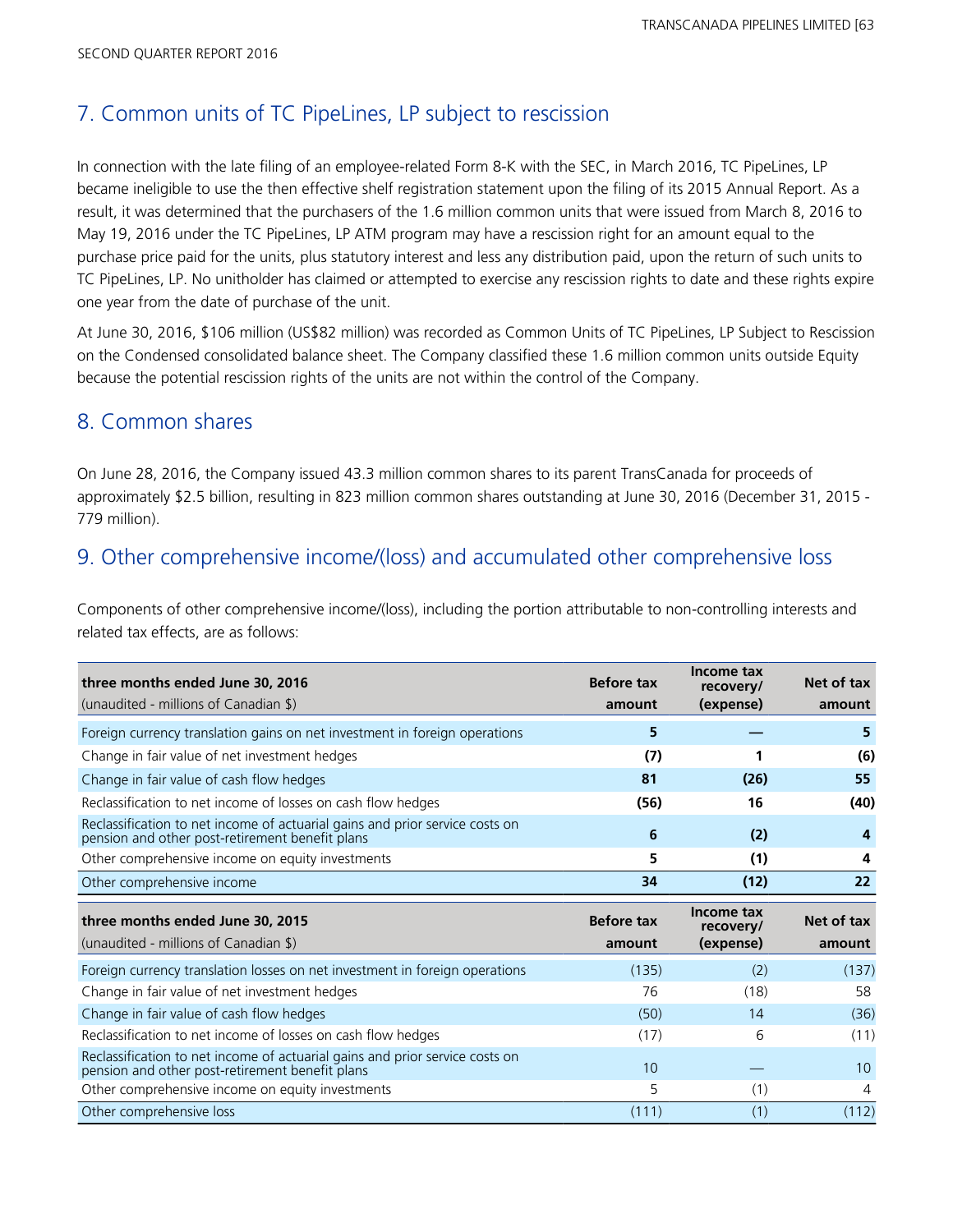| six months ended June 30, 2016<br>(unaudited - millions of Canadian \$)                                                         | <b>Before tax</b><br>amount | Income tax<br>recovery/<br>(expense) | Net of tax<br>amount |
|---------------------------------------------------------------------------------------------------------------------------------|-----------------------------|--------------------------------------|----------------------|
|                                                                                                                                 | (205)                       | (2)                                  | (207)                |
| Foreign currency translation losses on net investment in foreign operations                                                     |                             |                                      |                      |
| Change in fair value of net investment hedges                                                                                   | (10)                        | 2                                    | (8)                  |
| Change in fair value of cash flow hedges                                                                                        | 27                          | (11)                                 | 16                   |
| Reclassification to net income of gains on cash flow hedges                                                                     | 64                          | (24)                                 | 40                   |
| Reclassification to net income of actuarial gains and prior service costs on<br>pension and other post-retirement benefit plans | 11                          | (3)                                  | 8                    |
| Other comprehensive income on equity investments                                                                                | 9                           | (2)                                  |                      |
| Other comprehensive loss                                                                                                        | (104)                       | (40)                                 | (144)                |

| six months ended June 30, 2015                                                                                                  | <b>Before tax</b> | Income tax<br>recovery/ | Net of tax |
|---------------------------------------------------------------------------------------------------------------------------------|-------------------|-------------------------|------------|
| (unaudited - millions of Canadian \$)                                                                                           | amount            | (expense)               | amount     |
| Foreign currency translation gains on net investment in foreign operations                                                      | 325               |                         | 332        |
| Change in fair value of net investment hedges                                                                                   | (283)             | 75                      | (208)      |
| Change in fair value of cash flow hedges                                                                                        | (29)              | 8                       | (21)       |
| Reclassification to net income of gains on cash flow hedges                                                                     | 56                | (23)                    | 33         |
| Reclassification to net income of actuarial gains and prior service costs on<br>pension and other post-retirement benefit plans | 20                | (3)                     | 17         |
| Other comprehensive income on equity investments                                                                                | 9                 | (2)                     |            |
| Other comprehensive income                                                                                                      | 98                | 62                      | 160        |

The changes in AOCI by component are as follows:

| three months ended June 30, 2016<br>(unaudited - millions of Canadian \$)  | <b>Currency</b><br>translation<br>adjustments | <b>Cash flow</b><br>hedges | <b>Pension and</b><br><b>OPEB</b> plan<br>adjustments | <b>Equity</b><br>investments | $\mathsf{Total}^{\scriptscriptstyle \top}$ |
|----------------------------------------------------------------------------|-----------------------------------------------|----------------------------|-------------------------------------------------------|------------------------------|--------------------------------------------|
| AOCI balance at April 1, 2016                                              | (493)                                         | (54)                       | (194)                                                 | (258)                        | (999)                                      |
| Other comprehensive (loss)/income before<br>reclassifications <sup>2</sup> | (4)                                           | 56                         |                                                       |                              | 52                                         |
| Amounts reclassified from accumulated other<br>comprehensive loss          |                                               | (40)                       | 4                                                     | 4                            | (32)                                       |
| Net current period other comprehensive (loss)/<br><i>income</i>            | (4)                                           | 16                         | 4                                                     | 4                            | 20                                         |
| AOCI balance at June 30, 2016                                              | (497)                                         | (38)                       | (190)                                                 | (254)                        | (979)                                      |

<sup>1</sup> All amounts are net of tax. Amounts in parentheses indicate losses recorded to OCI.<br><sup>2</sup> Other comprehensive (loss)/income before reclassifications on currency translation as

<sup>2</sup>Other comprehensive (loss)/income before reclassifications on currency translation adjustments and cash flow hedges is net of non-controlling interest gains of \$3 million and losses of \$1 million, respectively.

| six months ended June 30, 2016<br>(unaudited - millions of Canadian \$)    | Currency<br>translation<br>adjustments | <b>Cash flow</b><br>hedges | <b>Pension and</b><br><b>OPEB</b> plan<br>adjustments | <b>Equity</b><br>investments | Total <sup>1</sup> |
|----------------------------------------------------------------------------|----------------------------------------|----------------------------|-------------------------------------------------------|------------------------------|--------------------|
| AOCI balance at January 1, 2016                                            | (383)                                  | (97)                       | (198)                                                 | (261)                        | (939)              |
| Other comprehensive (loss)/income before<br>reclassifications <sup>2</sup> | (114)                                  | 19                         |                                                       |                              | (95)               |
| Amounts reclassified from accumulated other<br>comprehensive loss          |                                        | 40                         | 8                                                     |                              | 55                 |
| Net current period other comprehensive (loss)/<br>income <sup>-</sup>      | (114)                                  | 59                         | 8                                                     |                              | (40)               |
| AOCI balance at June 30, 2016                                              | (497)                                  | (38)                       | (190)                                                 | (254)                        | (979)              |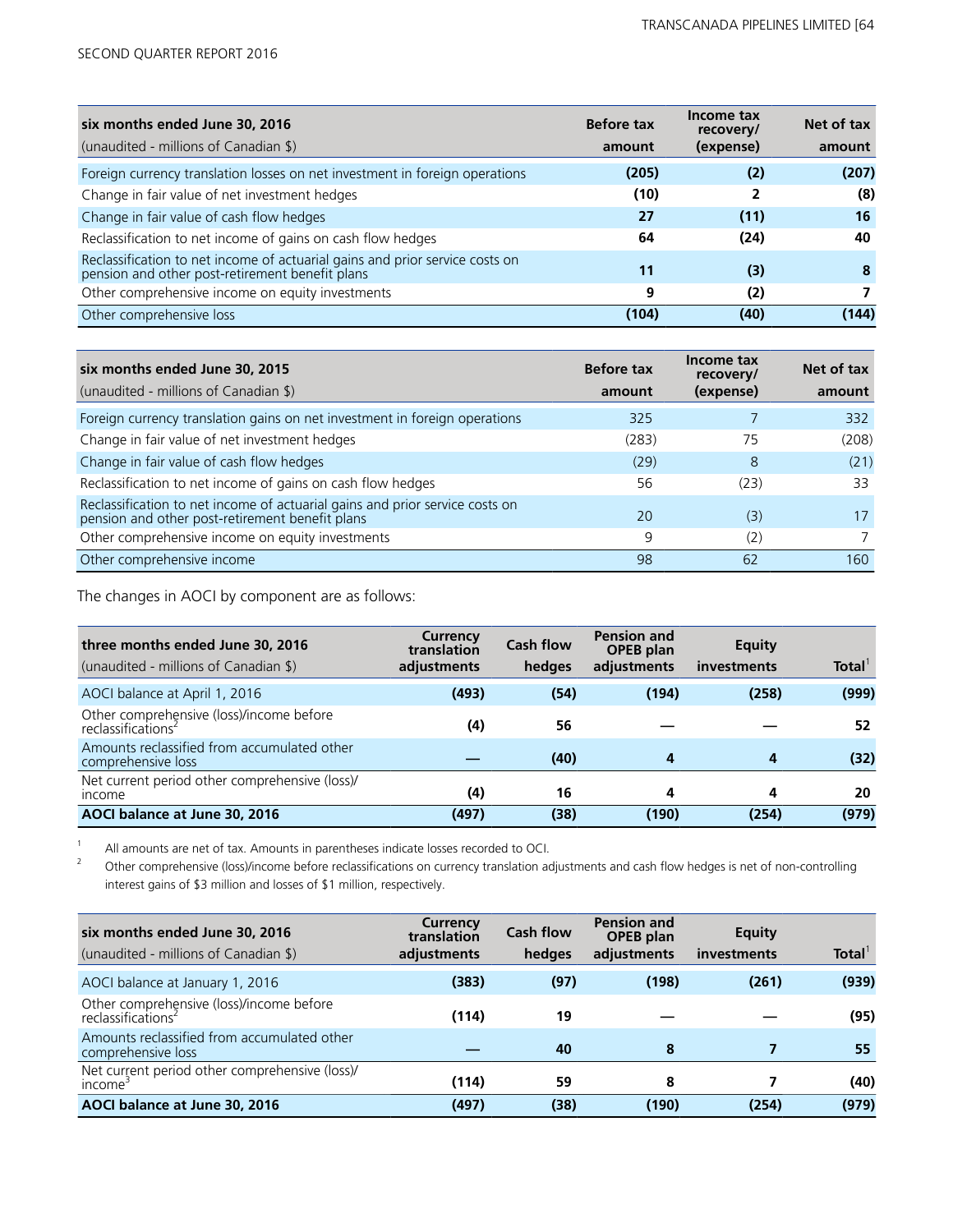- <sup>1</sup> All amounts are net of tax. Amounts in parentheses indicate losses recorded to OCI.
- <sup>2</sup>Other comprehensive (loss)/income before reclassifications on currency translation adjustments and cash flow hedges is net of non-controlling interest losses of \$101 million and \$3 million, respectively.
- <sup>3</sup> Losses related to cash flow hedges reported in AOCI and expected to be reclassified to net income in the next 12 months are estimated to be \$22 million (\$14 million, net of tax) at June 30, 2016. These estimates assume constant commodity prices, interest rates and foreign exchange rates over time, however, the amounts reclassified will vary based on the actual value of these factors at the date of settlement.

Details about reclassifications out of AOCI into the consolidated statement of income are as follows:

|                                                               | <b>Amounts reclassified from</b><br>accumulated other comprehensive loss' |            |                             |      |                                                                         |
|---------------------------------------------------------------|---------------------------------------------------------------------------|------------|-----------------------------|------|-------------------------------------------------------------------------|
|                                                               | three months ended<br>June 30                                             |            | six months ended<br>June 30 |      | <b>Affected line item</b><br>in the condensed<br>consolidated statement |
| (unaudited - millions of Canadian \$)                         | 2016                                                                      | 2015       | 2016                        | 2015 | of income                                                               |
| Cash flow hedges                                              |                                                                           |            |                             |      |                                                                         |
| Commodities                                                   | 21                                                                        | 21         | (61)                        | (48) | Revenue (Energy)                                                        |
| Foreign exchange                                              | 39                                                                        |            | 5                           |      | Interest income and other                                               |
| Interest                                                      | (4)                                                                       | (4)        | (8)                         | (8)  | Interest expense                                                        |
|                                                               | 56                                                                        | (64)<br>17 |                             | (56) | Total before tax                                                        |
|                                                               | (16)                                                                      | (6)        | 24                          | 23   | Income tax expense                                                      |
|                                                               | 40                                                                        | 11         | (40)                        | (33) | Net of tax                                                              |
| Pension and other post-retirement<br>benefit plan adjustments |                                                                           |            |                             |      |                                                                         |
| Amortization of actuarial loss                                | (6)                                                                       | (10)       | (11)                        | (20) | 2                                                                       |
|                                                               | $\overline{2}$                                                            |            | 3                           | 3.   | Income tax expense                                                      |
|                                                               | (4)                                                                       | (10)       | (8)                         | (17) | Net of tax                                                              |
| Equity investments                                            |                                                                           |            |                             |      |                                                                         |
| Equity income                                                 | (5)                                                                       | (5)        | (9)                         | (9)  | Income from equity<br>investments                                       |
|                                                               | 1                                                                         |            | 2                           | 2    | Income tax expense                                                      |
|                                                               | (4)                                                                       | (4)        | (7)                         | (7)  | Net of tax                                                              |

<sup>1</sup> All amounts in parentheses indicate expenses to the condensed consolidated statement of income.<br><sup>2</sup> These assumulated other comprehensive loss components are included in the computation of net **b** 

These accumulated other comprehensive loss components are included in the computation of net benefit cost. Refer to Note 10 for additional detail.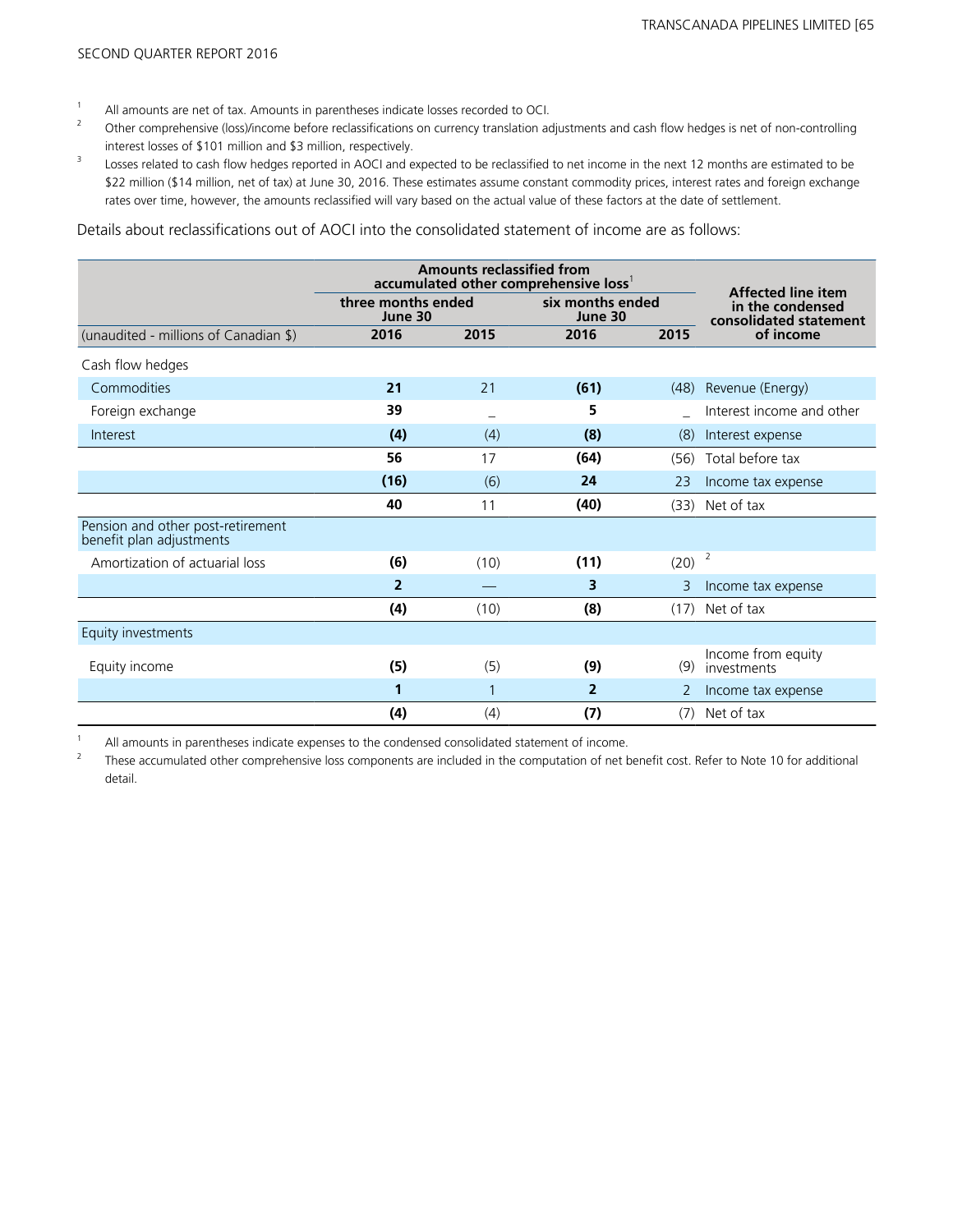## 10. Employee post-retirement benefits

The net benefit cost recognized for the Company's defined benefit pension plans and other post-retirement benefit plans is as follows:

|                                                                          | three months ended June 30 |                                                                               |      |                                 | six months ended June 30 |                                            |      |      |
|--------------------------------------------------------------------------|----------------------------|-------------------------------------------------------------------------------|------|---------------------------------|--------------------------|--------------------------------------------|------|------|
|                                                                          |                            | Other post-<br>retirement benefit<br><b>Pension benefit</b><br>plans<br>plans |      | <b>Pension benefit</b><br>plans |                          | Other post-<br>retirement benefit<br>plans |      |      |
| (unaudited - millions of Canadian \$)                                    | 2016                       | 2015                                                                          | 2016 | 2015                            | 2016                     | 2015                                       | 2016 | 2015 |
|                                                                          |                            |                                                                               |      |                                 |                          |                                            |      |      |
| Service cost                                                             | 25                         | 27                                                                            |      |                                 | 51                       | 54                                         | 1    |      |
| Interest cost                                                            | 29                         | 29                                                                            | 3    | 3                               | 59                       | 57                                         | 5    | 5    |
| Expected return on plan assets                                           | (39)                       | (39)                                                                          | (1)  | (1)                             | (79)                     | (77)                                       | (1)  | (1)  |
| Amortization of actuarial loss                                           | 6                          | 8                                                                             |      |                                 | 10                       | 17                                         |      | 2    |
| Amortization of past service cost                                        |                            | $\mathbf{1}$                                                                  |      |                                 |                          |                                            |      |      |
| Amortization of regulatory asset                                         | 5                          | 6                                                                             |      |                                 | 9                        | 12                                         |      |      |
| Amortization of transitional obligation<br>related to regulated business |                            |                                                                               |      |                                 |                          |                                            |      |      |
| Net benefit cost recognized                                              | 26                         | 32                                                                            | 3    | 4                               | 50                       | 64                                         |      | 8    |

## 11. Risk management and financial instruments

#### **RISK MANAGEMENT OVERVIEW**

TCPL has exposure to market risk and counterparty credit risk, and has strategies, policies and limits in place to manage the impact of these risks on earnings and cash flow.

#### **COUNTERPARTY CREDIT RISK**

TCPL's maximum counterparty credit exposure with respect to financial instruments at June 30, 2016, without taking into account security held, consisted of cash and cash equivalents, restricted cash, accounts receivable, available for sale assets recorded at fair value, the fair value of derivative assets, notes, loans and advances receivable. The Company regularly reviews its accounts receivable and records an allowance for doubtful accounts as necessary using the specific identification method. At June 30, 2016, there were no significant amounts past due or impaired, and there were no significant credit losses during the period.

The Company had a credit risk concentration due from a counterparty of \$187 million (US\$144 million) at June 30, 2016 (December 31, 2015 - \$248 million (US\$179 million)). This amount is expected to be fully collectible and is secured by a guarantee from the counterparty's investment grade parent company.

#### **NET INVESTMENT IN FOREIGN OPERATIONS**

The Company hedges its net investment in foreign operations (on an after-tax basis) with U.S. dollar-denominated debt, cross-currency interest rate swaps and foreign exchange forward contracts.

#### **U.S. dollar-denominated debt designated as a net investment hedge**

| (unaudited - millions of Canadian \$, unless noted otherwise) | June 30, 2016             | December 31, 2015  |
|---------------------------------------------------------------|---------------------------|--------------------|
| Notional amount                                               | <b>28,400 (US 21,800)</b> | 23,100 (US 16,700) |
| Fair value                                                    | 31,200 (US 24,000)        | 23,800 (US 17,200) |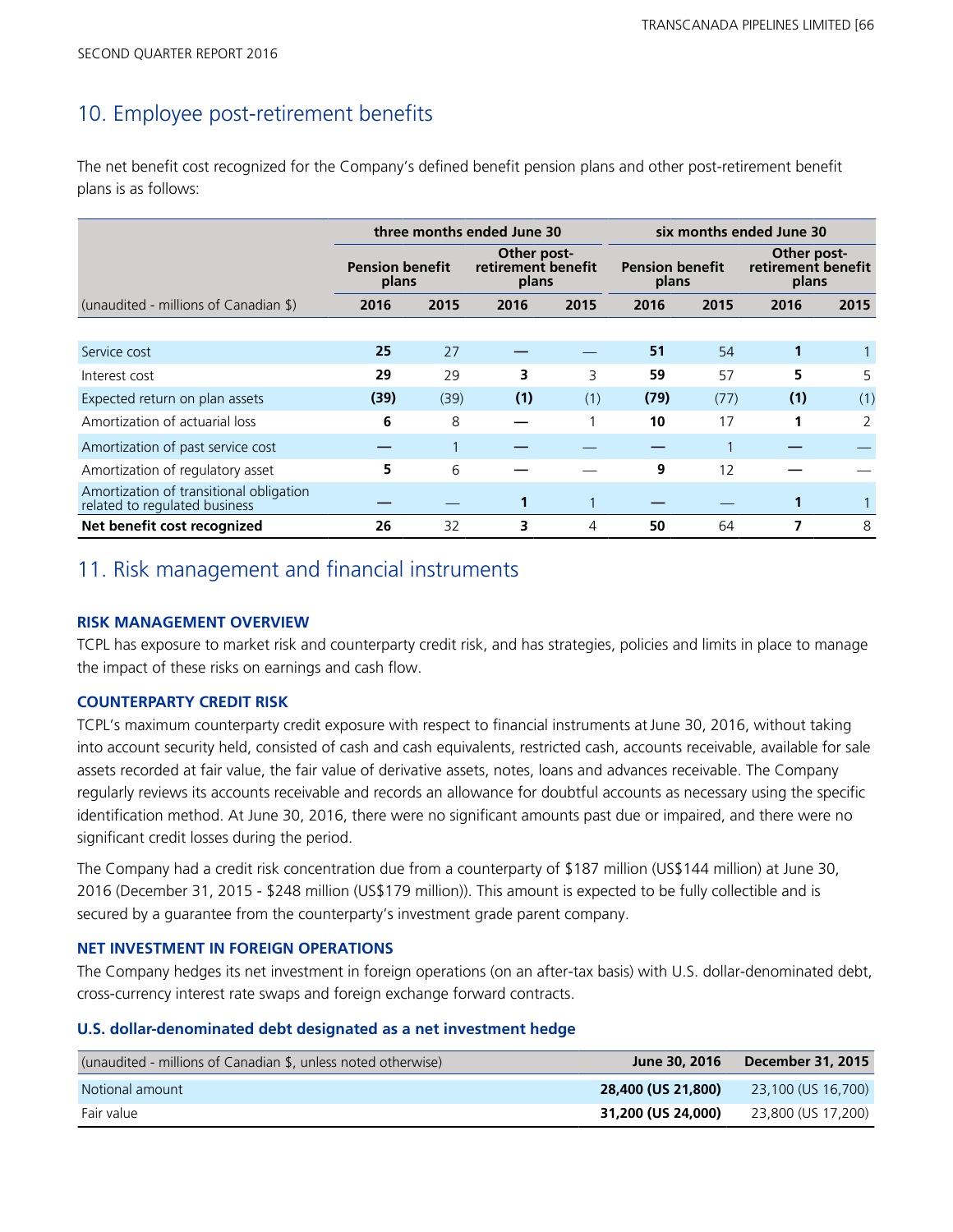#### **Derivatives designated as a net investment hedge**

|                                                                             | June 30, 2016   |                                              | <b>December 31, 2015</b> |                                               |  |
|-----------------------------------------------------------------------------|-----------------|----------------------------------------------|--------------------------|-----------------------------------------------|--|
| (unaudited - millions of Canadian \$, unless noted otherwise)               | Fair value $^1$ | <b>Notional</b><br>0ľ<br>principal<br>amount | Fair value               | <b>Notional</b><br>.or<br>principal<br>amount |  |
| <b>Asset/(liability)</b>                                                    |                 |                                              |                          |                                               |  |
| U.S. dollar cross-currency interest rate swaps (maturing 2016 to 2019) $^2$ | (499)           | <b>US 2,650</b>                              | (730)                    | US 3,150                                      |  |
| U.S. dollar foreign exchange forward contracts (maturing 2016 to 2017)      | (37)            | <b>US 450</b>                                | 50                       | US 1,800                                      |  |
|                                                                             | (536)           | <b>US 3,100</b>                              | (680)                    | <b>US 4.950</b>                               |  |

Fair values equal carrying values.

<sup>2</sup> In the three and six months ended June 30, 2016, net realized gains of \$2 million and \$4 million, respectively, (2015 - gains of \$2 million and \$5 million, respectively) related to the interest component of cross-currency swap settlements are included in interest expense.

#### **FINANCIAL INSTRUMENTS**

#### **Non-derivative financial instruments**

#### **Fair value of non-derivative financial instruments**

The fair value of the Company's Notes receivable is calculated by discounting future payments of interest and principal using forward interest rates. The fair value of Long-term debt and Junior subordinated notes is estimated using an income approach based on quoted market prices for the same or similar debt instruments from external data service providers.

Available for sale assets are recorded at fair value which is calculated using quoted market prices where available. Certain non-derivative financial instruments included in cash and cash equivalents, restricted cash, accounts receivable, due from affiliates, intangible and other assets, notes payable, accounts payable and other, due to affiliates, accrued interest and other long-term liabilities have carrying amounts that approximate their fair value due to the nature of the item or the short time to maturity and would also be classified in Level II of the fair value hierarchy.

Credit risk has been taken into consideration when calculating the fair value of non-derivative instruments.

#### **Balance sheet presentation of non-derivative financial instruments**

The following table details the fair value of the non-derivative financial instruments, excluding those where carrying amounts approximate fair value, and would be classified in Level II of the fair value hierarchy:

|                                           | June 30, 2016      |               |                    | <b>December 31, 2015</b> |  |
|-------------------------------------------|--------------------|---------------|--------------------|--------------------------|--|
| (unaudited - millions of Canadian \$)     | Carrying<br>amount | Fair<br>value | Carrying<br>amount | Fair<br>value            |  |
| Notes receivable <sup>1</sup>             | 158                | 209           | 214                | 265                      |  |
| Current and long-term debt <sup>2,3</sup> | (39, 925)          | (45, 490)     | (31, 456)          | (34, 309)                |  |
| Junior subordinated notes                 | (2,264)            | (1,833)       | (2,409)            | (2,011)                  |  |
|                                           | (42, 031)          | (47, 114)     | (33, 651)          | (36, 055)                |  |

Notes receivable are included in other current assets and intangible and other assets on the condensed consolidated balance sheet.

<sup>2</sup>Long-term debt is recorded at amortized cost except for US\$800 million (December 31, 2015 - US\$850 million) that is attributed to hedged risk and recorded at fair value.

<sup>3</sup>Consolidated net income for the three and six months ended June 30, 2016 included unrealized losses of \$1 million and \$13 million, respectively, (2015 - gains of \$3 million and nil, respectively) for fair value adjustments attributable to the hedged interest rate risk associated with interest rate swap fair value hedging relationships on US\$800 million of long-term debt at June 30, 2016 (December 31, 2015 - US\$850 million). There were no other unrealized gains or losses from fair value adjustments to the non-derivative financial instruments.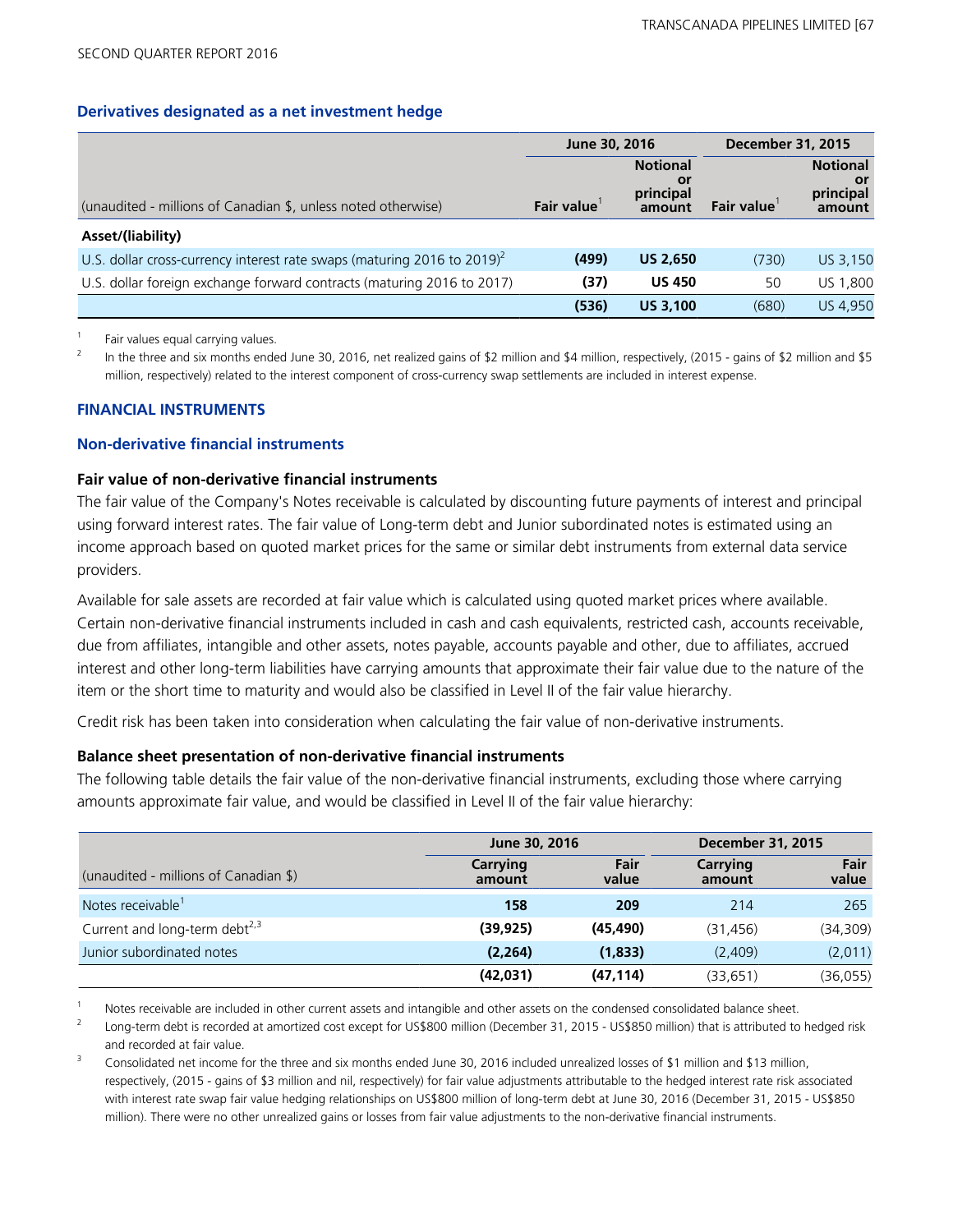#### **Available for sale assets summary**

The following tables summarize additional information about the Company's restricted investments that are classified as available for sale assets:

|                                                   |                                              | June 30, 2016                                       | <b>December 31, 2015</b>              |                                                     |  |
|---------------------------------------------------|----------------------------------------------|-----------------------------------------------------|---------------------------------------|-----------------------------------------------------|--|
| (unaudited - millions of Canadian \$)             | <b>LMCI</b> restricted<br><i>investments</i> | <b>Other restricted</b><br>investments <sup>2</sup> | <b>LMCI</b> restricted<br>investments | <b>Other restricted</b><br>investments <sup>2</sup> |  |
| Fair Values <sup>1</sup>                          |                                              |                                                     |                                       |                                                     |  |
| Fixed income securities (maturing within 5 years) |                                              | 111                                                 |                                       | 90                                                  |  |
| Fixed income securities (maturing after 10 years) | 428                                          |                                                     | 261                                   |                                                     |  |
|                                                   | 428                                          | 111                                                 | 261                                   | 90                                                  |  |

Available for sale assets are recorded at fair value and included in intangible and other assets on the condensed consolidated balance sheet.

 $2$  Other restricted investments have been set aside to fund insurance claim losses to be paid by the Company's wholly-owned captive insurance subsidiary.

|                                             |                                       | June 30, 2016                                       |                                       | June 30, 2015                                       |
|---------------------------------------------|---------------------------------------|-----------------------------------------------------|---------------------------------------|-----------------------------------------------------|
| (unaudited - millions of Canadian \$)       | <b>LMCI</b> restricted<br>investments | <b>Other restricted</b><br>investments <sup>2</sup> | <b>LMCI</b> restricted<br>investments | <b>Other restricted</b><br>investments <sup>2</sup> |
| Net unrealized gains/(losses) in the period |                                       |                                                     |                                       |                                                     |
| three months ended                          | 16                                    |                                                     | (3)                                   |                                                     |
| six months ended                            | 21                                    |                                                     | (3)                                   |                                                     |

<sup>1</sup>Gains and losses arising from changes in the fair value of LMCI restricted investments impact the subsequent amounts to be collected through tolls to cover future pipeline abandonment costs. As a result, the Company records these gains and losses as regulatory assets or liabilities.

<sup>2</sup> Unrealized gains and losses on other restricted investments are included in OCI.

#### **Derivative instruments**

#### **Fair value of derivative instruments**

The fair value of foreign exchange and interest rate derivatives has been calculated using the income approach which uses period end market rates and applies a discounted cash flow valuation model. The fair value of commodity derivatives has been calculated using quoted market prices where available. In the absence of quoted market prices, third-party broker quotes or other valuation techniques have been used. The fair value of options has been calculated using the Black-Scholes pricing model. Credit risk has been taken into consideration when calculating the fair value of derivative instruments.

In some cases, even though the derivatives are considered to be effective economic hedges, they do not meet the specific criteria for hedge accounting treatment or are not designated as a hedge and are accounted for at fair value with changes in fair value recorded in net income in the period of change. This may expose the Company to increased variability in reported earnings because the fair value of the derivative instruments can fluctuate significantly from period to period.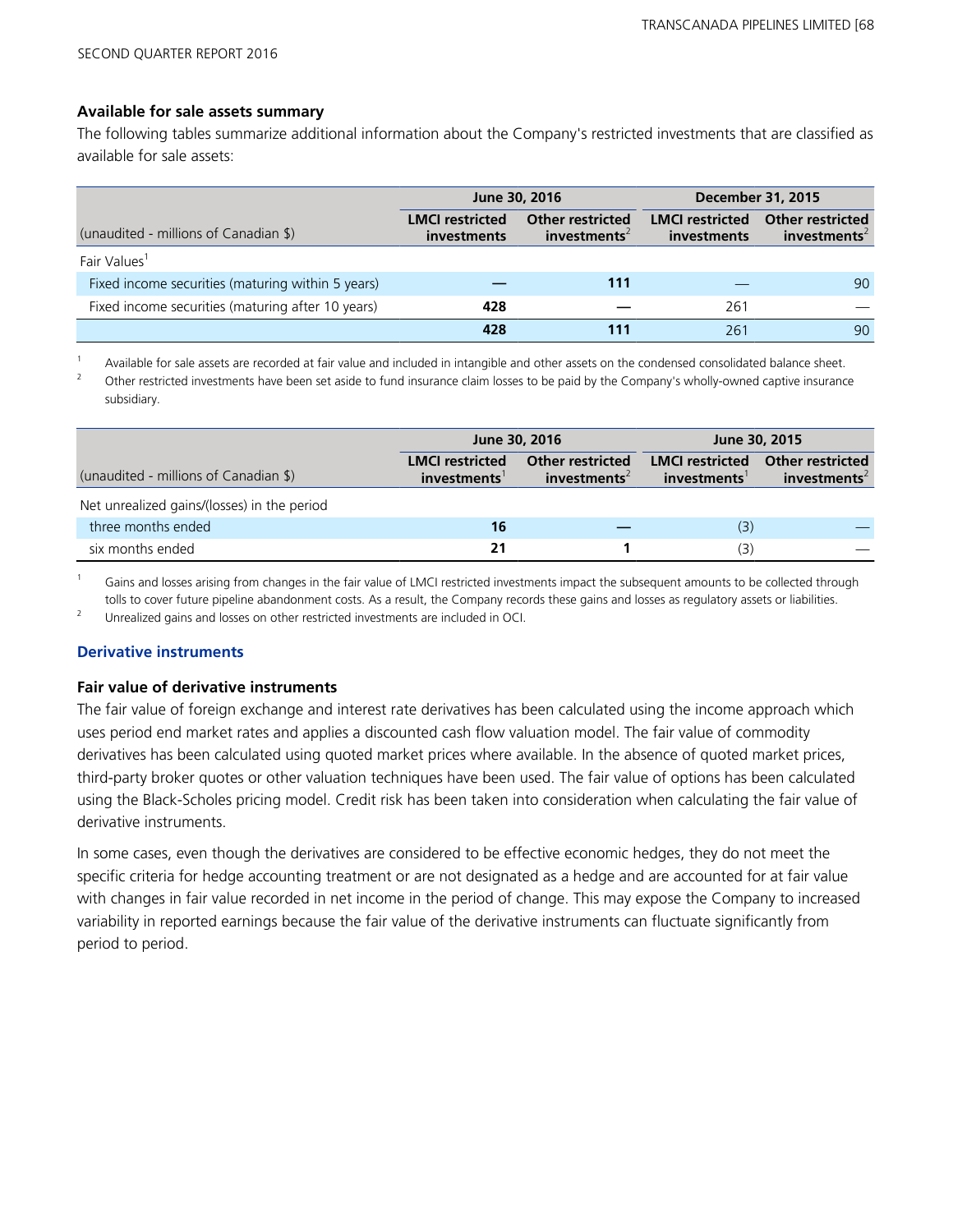#### **Balance sheet presentation of derivative instruments**

The balance sheet classification of the fair value of the derivative instruments as at June 30, 2016 is as follows:

| at June 30, 2016<br>(unaudited - millions of Canadian \$) | <b>Cash Flow</b><br><b>Hedges</b> | <b>Fair Value</b><br><b>Hedges</b> | <b>Net</b><br>Investment<br><b>Hedges</b> | <b>Held for</b><br><b>Trading</b> | <b>Total Fair</b><br><b>Value of</b><br><b>Derivative</b><br>Instruments <sup>1</sup> |
|-----------------------------------------------------------|-----------------------------------|------------------------------------|-------------------------------------------|-----------------------------------|---------------------------------------------------------------------------------------|
| Other current assets                                      |                                   |                                    |                                           |                                   |                                                                                       |
| Commodities <sup>2</sup>                                  | 22                                |                                    |                                           | 390                               | 412                                                                                   |
| Foreign exchange                                          | 5                                 |                                    | 6                                         | 15                                | 26                                                                                    |
| Interest rate                                             |                                   | 6                                  |                                           | 1                                 | $\overline{7}$                                                                        |
|                                                           | 27                                | 6                                  | 6                                         | 406                               | 445                                                                                   |
| Intangible and other assets                               |                                   |                                    |                                           |                                   |                                                                                       |
| Commodities <sup>2</sup>                                  | 3                                 |                                    |                                           | 177                               | 180                                                                                   |
| Foreign exchange                                          |                                   |                                    | 6                                         |                                   | 6                                                                                     |
| Interest rate                                             |                                   | 8                                  |                                           | 1                                 | 9                                                                                     |
|                                                           | 3                                 | 8                                  | 6                                         | 178                               | 195                                                                                   |
| <b>Total Derivative Assets</b>                            | 30                                | 14                                 | 12                                        | 584                               | 640                                                                                   |
| Accounts payable and other                                |                                   |                                    |                                           |                                   |                                                                                       |
| Commodities <sup>2</sup>                                  | (54)                              |                                    |                                           | (356)                             | (410)                                                                                 |
| Foreign exchange                                          |                                   |                                    | (301)                                     | (20)                              | (321)                                                                                 |
| Interest rate                                             | (3)                               |                                    |                                           |                                   | (3)                                                                                   |
|                                                           | (57)                              |                                    | (301)                                     | (376)                             | (734)                                                                                 |
| Other long-term liabilities                               |                                   |                                    |                                           |                                   |                                                                                       |
| Commodities <sup>2</sup>                                  |                                   |                                    |                                           | (182)                             | (182)                                                                                 |
| Foreign exchange                                          |                                   |                                    | (247)                                     |                                   | (247)                                                                                 |
| Interest rate                                             | (3)                               |                                    |                                           |                                   | (3)                                                                                   |
|                                                           | (3)                               |                                    | (247)                                     | (182)                             | (432)                                                                                 |
| <b>Total Derivative Liabilities</b>                       | (60)                              |                                    | (548)                                     | (558)                             | (1, 166)                                                                              |

<sup>1</sup> Fair value equals carrying value.<br> $\frac{2}{\pi}$  Includes purchases and sales of t

<sup>2</sup>Includes purchases and sales of power, natural gas and liquids.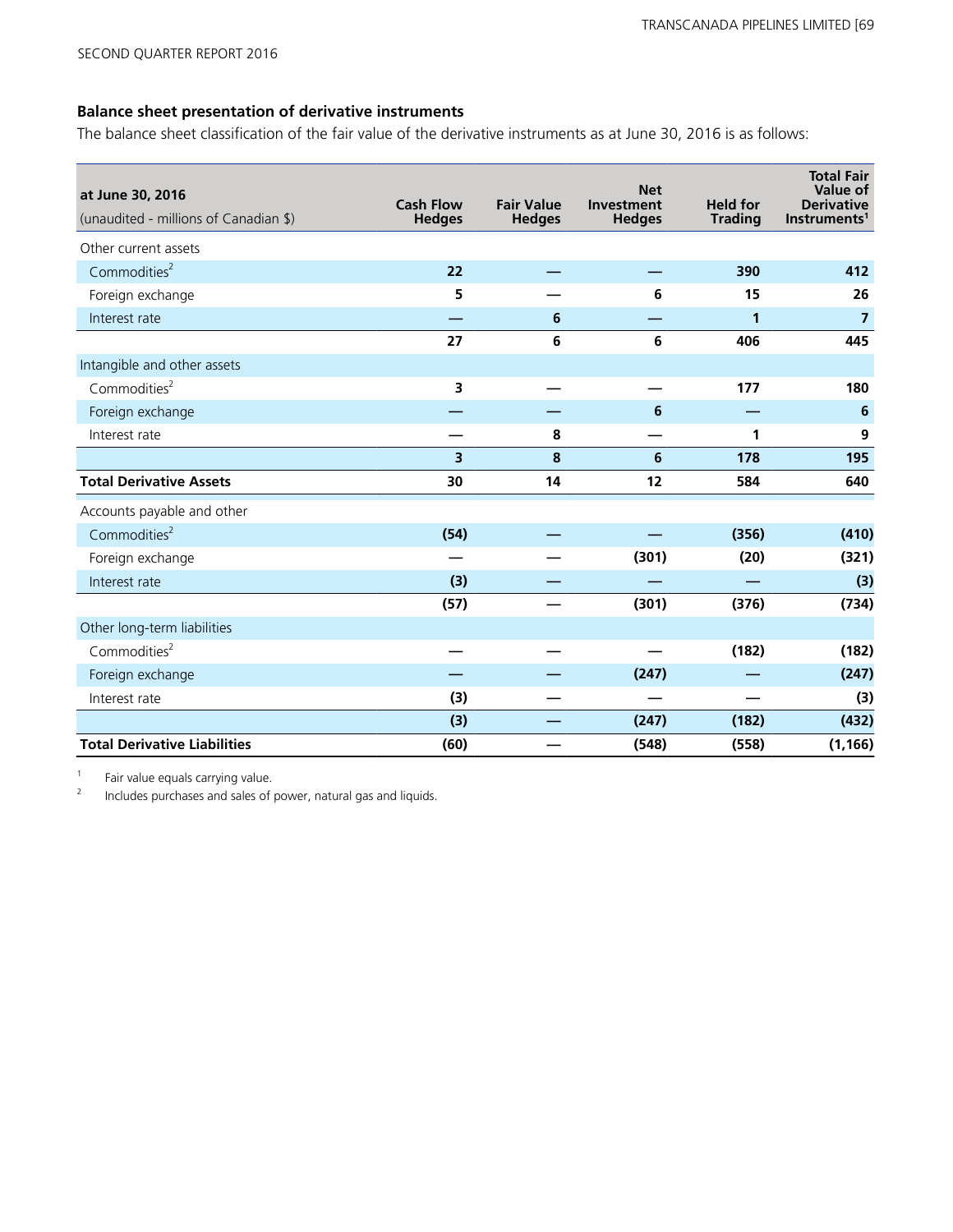The balance sheet classification of the fair value of the derivative instruments as at December 31, 2015 is as follows:

| at December 31, 2015<br>(unaudited - millions of Canadian \$) | <b>Cash Flow</b><br><b>Hedges</b> | <b>Fair Value</b><br><b>Hedges</b> | <b>Net</b><br>Investment<br><b>Hedges</b> | <b>Held for</b><br><b>Trading</b> | <b>Total Fair</b><br>Value of<br><b>Derivative</b><br>Instruments <sup>1</sup> |
|---------------------------------------------------------------|-----------------------------------|------------------------------------|-------------------------------------------|-----------------------------------|--------------------------------------------------------------------------------|
| Other current assets                                          |                                   |                                    |                                           |                                   |                                                                                |
| Commodities <sup>2</sup>                                      | 46                                |                                    |                                           | 326                               | 372                                                                            |
| Foreign exchange                                              |                                   |                                    | 65                                        | 2                                 | 67                                                                             |
| Interest rate                                                 |                                   | 1                                  |                                           | $\overline{2}$                    | $\overline{3}$                                                                 |
|                                                               | 46                                | 1                                  | 65                                        | 330                               | 442                                                                            |
| Intangible and other assets                                   |                                   |                                    |                                           |                                   |                                                                                |
| Commodities <sup>2</sup>                                      | 11                                |                                    |                                           | 126                               | 137                                                                            |
| Foreign exchange                                              |                                   |                                    | 29                                        |                                   | 29                                                                             |
| Interest rate                                                 |                                   | $\overline{2}$                     |                                           |                                   | $\overline{2}$                                                                 |
|                                                               | 11                                | $\overline{2}$                     | 29                                        | 126                               | 168                                                                            |
| <b>Total Derivative Assets</b>                                | 57                                | 3                                  | 94                                        | 456                               | 610                                                                            |
| Accounts payable and other                                    |                                   |                                    |                                           |                                   |                                                                                |
| Commodities <sup>2</sup>                                      | (112)                             |                                    |                                           | (443)                             | (555)                                                                          |
| Foreign exchange                                              |                                   |                                    | (313)                                     | (54)                              | (367)                                                                          |
| Interest rate                                                 | (1)                               | (1)                                |                                           | (2)                               | (4)                                                                            |
|                                                               | (113)                             | (1)                                | (313)                                     | (499)                             | (926)                                                                          |
| Other long-term liabilities                                   |                                   |                                    |                                           |                                   |                                                                                |
| Commodities <sup>2</sup>                                      | (31)                              |                                    |                                           | (131)                             | (162)                                                                          |
| Foreign exchange                                              |                                   |                                    | (461)                                     |                                   | (461)                                                                          |
| Interest rate                                                 | (1)                               | (1)                                |                                           |                                   | (2)                                                                            |
|                                                               | (32)                              | (1)                                | (461)                                     | (131)                             | (625)                                                                          |
| <b>Total Derivative Liabilities</b>                           | (145)                             | (2)                                | (774)                                     | (630)                             | (1, 551)                                                                       |

 $\frac{1}{2}$  Fair value equals carrying value.

<sup>2</sup>Includes purchases and sales of power and natural gas.

The majority of derivative instruments held for trading have been entered into for risk management purposes and all are subject to the Company's risk management strategies, policies and limits. These include derivatives that have not been designated as hedges or do not qualify for hedge accounting treatment but have been entered into as economic hedges to manage the Company's exposures to market risk.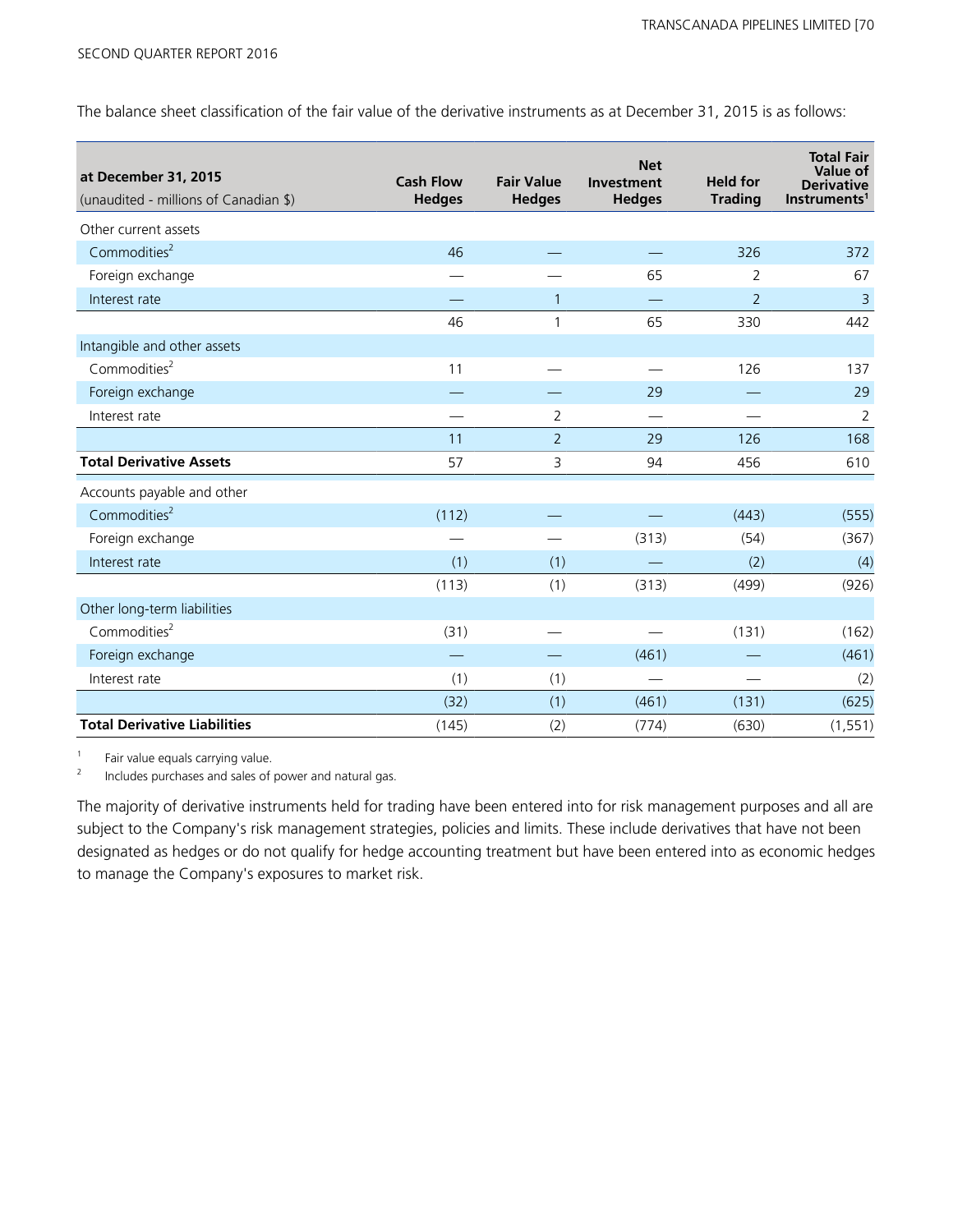#### **Notional and Maturity Summary**

The following tables present the maturity and notional principal or quantity outstanding related to the Company's derivative instruments excluding hedges of the net investment in foreign operations:

| at June 30, 2016    | <b>Power</b> | <b>Natural</b><br>Gas | <b>Liquids</b> | Foreign<br>Exchange | <b>Interest</b> |
|---------------------|--------------|-----------------------|----------------|---------------------|-----------------|
| Purchases $1$       | 103,576      | 242                   |                | –                   |                 |
| Sales <sup>1</sup>  | 74,963       | 174                   | 3              |                     |                 |
| Millions of dollars |              |                       |                | <b>US 2.367</b>     | <b>US 1,400</b> |
| Maturity dates      | 2016-2020    | 2016-2020             | 2016           | 2016-2017           | 2016-2019       |

<sup>1</sup>Volumes for power, natural gas and liquids derivatives are in GWh, Bcf and MMBbls, respectively.

| at December 31, 2015   | <b>Power</b> | <b>Natural Gas</b> | Foreign<br>Exchange | <b>Interest</b> |
|------------------------|--------------|--------------------|---------------------|-----------------|
| Purchases <sup>1</sup> | 70.331       | 133                |                     |                 |
| Sales <sup>1</sup>     | 54,382       | 70                 |                     |                 |
| Millions of dollars    |              | $\hspace{0.05cm}$  | US 1,476            | US 1,100        |
| Maturity dates         | 2016-2020    | 2016-2020          | 2016                | 2016-2019       |

Volumes for power and natural gas derivatives are in GWh and Bcf, respectively.

#### **Unrealized and Realized Gains/(Losses) of Derivative Instruments**

The following summary does not include hedges of the net investment in foreign operations.

|                                                      | three months ended June 30 |       | six months ended June 30 |      |
|------------------------------------------------------|----------------------------|-------|--------------------------|------|
| (unaudited - millions of Canadian \$)                | 2016                       | 2015  | 2016                     | 2015 |
| Derivative instruments held for trading <sup>1</sup> |                            |       |                          |      |
| Amount of unrealized gains/(losses) in the period    |                            |       |                          |      |
| Commodities <sup>2</sup>                             | 187                        | 23    | 120                      | (3)  |
| Foreign exchange                                     | 20                         | 30    | 47                       |      |
| Amount of realized (losses)/gains in the period      |                            |       |                          |      |
| Commodities                                          | (47)                       | (33)  | (142)                    | (32) |
| Foreign exchange                                     | 13                         | (10)  | 57                       | (53) |
| Derivative instruments in hedging relationships      |                            |       |                          |      |
| Amount of realized (losses)/gains in the period      |                            |       |                          |      |
| Commodities                                          | (67)                       | (113) | (140)                    | (97) |
| Foreign exchange                                     | (43)                       |       | (106)                    |      |
| Interest rate                                        |                            | 2     | 3                        | 4    |

Realized and unrealized gains and losses on held for trading derivative instruments used to purchase and sell commodities are included net in Revenues. Realized and unrealized gains and losses on interest rate and foreign exchange derivative instruments held for trading are included net in Interest expense and Interest income and other, respectively.

<sup>2</sup> Following the March 17, 2016 announcement of the Company's intention to sell the U.S. Northeast merchant power assets, a loss of \$49 million and a gain of \$7 million (2015 - nil) were recorded in net income in the three months ended March 31, 2016 relating to discontinued cash flow hedges where it was probable that the anticipated underlying transaction would not occur as a result of a future sale.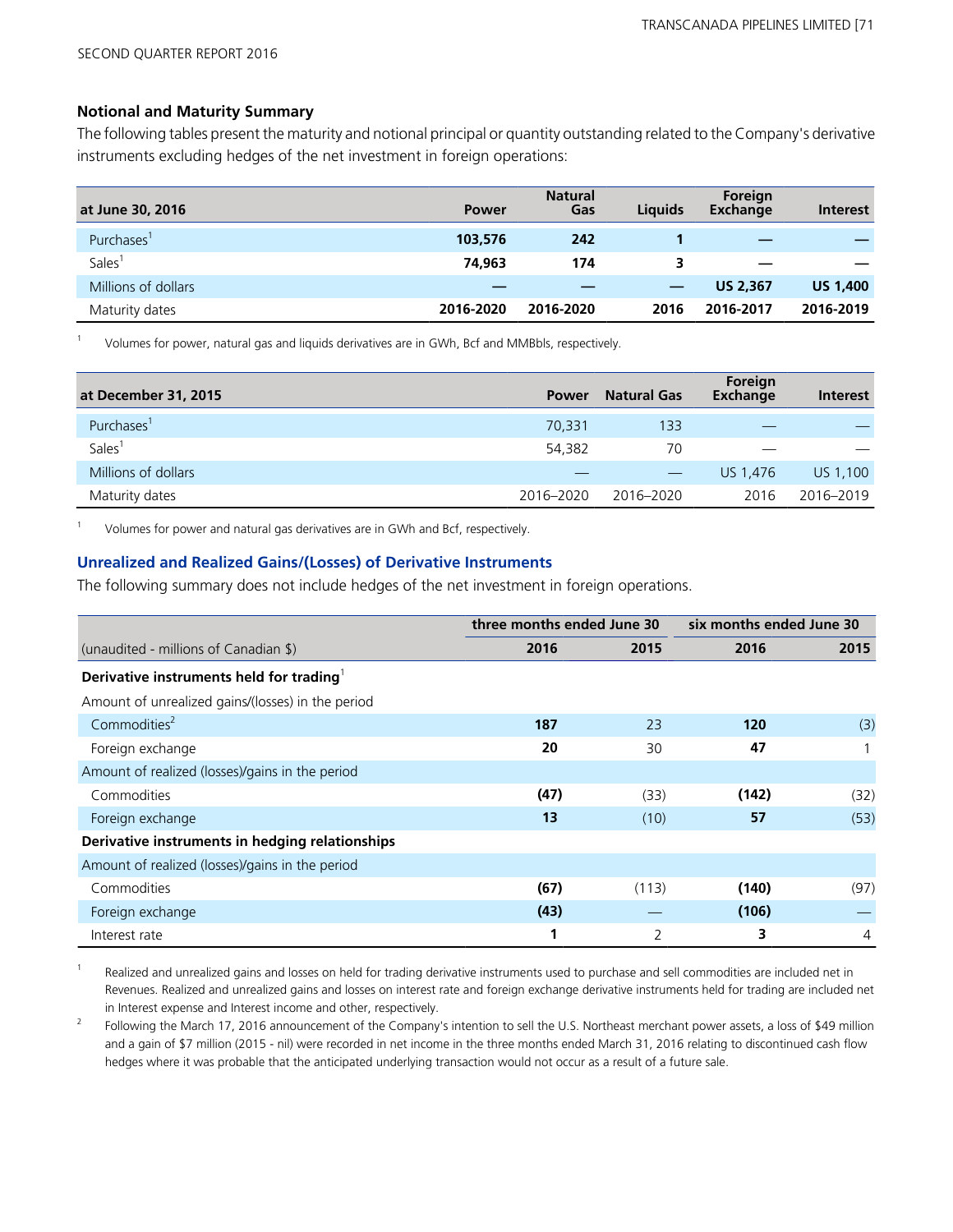#### **Derivatives in cash flow hedging relationships**

The components of OCI (Note 9) related to derivatives in cash flow hedging relationships are as follows:

|                                                                                                                          | three months ended June 30 |      | six months ended June 30 |      |
|--------------------------------------------------------------------------------------------------------------------------|----------------------------|------|--------------------------|------|
| (unaudited - millions of Canadian \$, pre-tax)                                                                           | 2016                       | 2015 | 2016                     | 2015 |
| Change in fair value of derivative instruments recognized in<br>OCI (effective portion) <sup>1</sup>                     |                            |      |                          |      |
| Commodities                                                                                                              | 42                         | (50) | 26                       | (29) |
| Foreign exchange                                                                                                         | 40                         |      | 5                        |      |
| Interest rate                                                                                                            |                            |      | (1)                      |      |
|                                                                                                                          | 82                         | (50) | 30                       | (29) |
| Reclassification of (losses)/gains on derivative instruments from<br>AOCI to net income (effective portion) <sup>1</sup> |                            |      |                          |      |
| Commodities <sup>2</sup>                                                                                                 | (21)                       | (21) | 61                       | 48   |
| Foreign exchange <sup>3</sup>                                                                                            | (39)                       |      | (5)                      |      |
| Interest rate <sup>4</sup>                                                                                               | 4                          | 4    | 8                        | 8    |
|                                                                                                                          | (56)                       | (17) | 64                       | 56   |
| Gains/(losses) on derivative instruments recognized in net<br>income (ineffective portion)                               |                            |      |                          |      |
| Commodities <sup>2</sup>                                                                                                 | 43                         | 56   | (15)                     | (7)  |
|                                                                                                                          | 43                         | 56   | (15)                     | (7)  |

1 No amounts have been excluded from the assessment of hedge effectiveness. Amounts in parentheses indicate losses recorded to OCI.

<sup>2</sup> Reported within revenues on the condensed consolidated statement of income.<br><sup>3</sup> Penerted within interest income and other on the condensed consolidated state

Reported within interest income and other on the condensed consolidated statement of income.

<sup>4</sup>Reported within interest expense on the condensed consolidated statement of income.

#### **Offsetting of derivative instruments**

The Company enters into derivative contracts with the right to offset in the normal course of business as well as in the event of default. TCPL has no master netting agreements, however, similar contracts are entered into containing rights to offset. The Company has elected to present the fair value of derivative instruments with the right to offset on a gross basis in the balance sheet. The following table shows the impact on the presentation of the fair value of derivative instrument assets and liabilities had the Company elected to present these contracts on a net basis:

| at June 30, 2016<br>(unaudited - millions of Canadian \$) | <b>Gross derivative instruments</b><br>presented on the balance sheet | <b>Amounts available</b><br>for offset | <b>Net amounts</b> |
|-----------------------------------------------------------|-----------------------------------------------------------------------|----------------------------------------|--------------------|
| Derivative - Asset                                        |                                                                       |                                        |                    |
| Commodities                                               | 592                                                                   | (475)                                  | 117                |
| Foreign exchange                                          | 32                                                                    | (32)                                   |                    |
| Interest rate                                             | 16                                                                    | (3)                                    | 13                 |
| Total                                                     | 640                                                                   | (510)                                  | 130                |
| Derivative - Liability                                    |                                                                       |                                        |                    |
| Commodities                                               | (592)                                                                 | 475                                    | (117)              |
| Foreign exchange                                          | (568)                                                                 | 32                                     | (536)              |
| Interest rate                                             | (6)                                                                   | 3                                      | (3)                |
| Total                                                     | (1, 166)                                                              | 510                                    | (656)              |

Amounts available for offset do not include cash collateral pledged or received.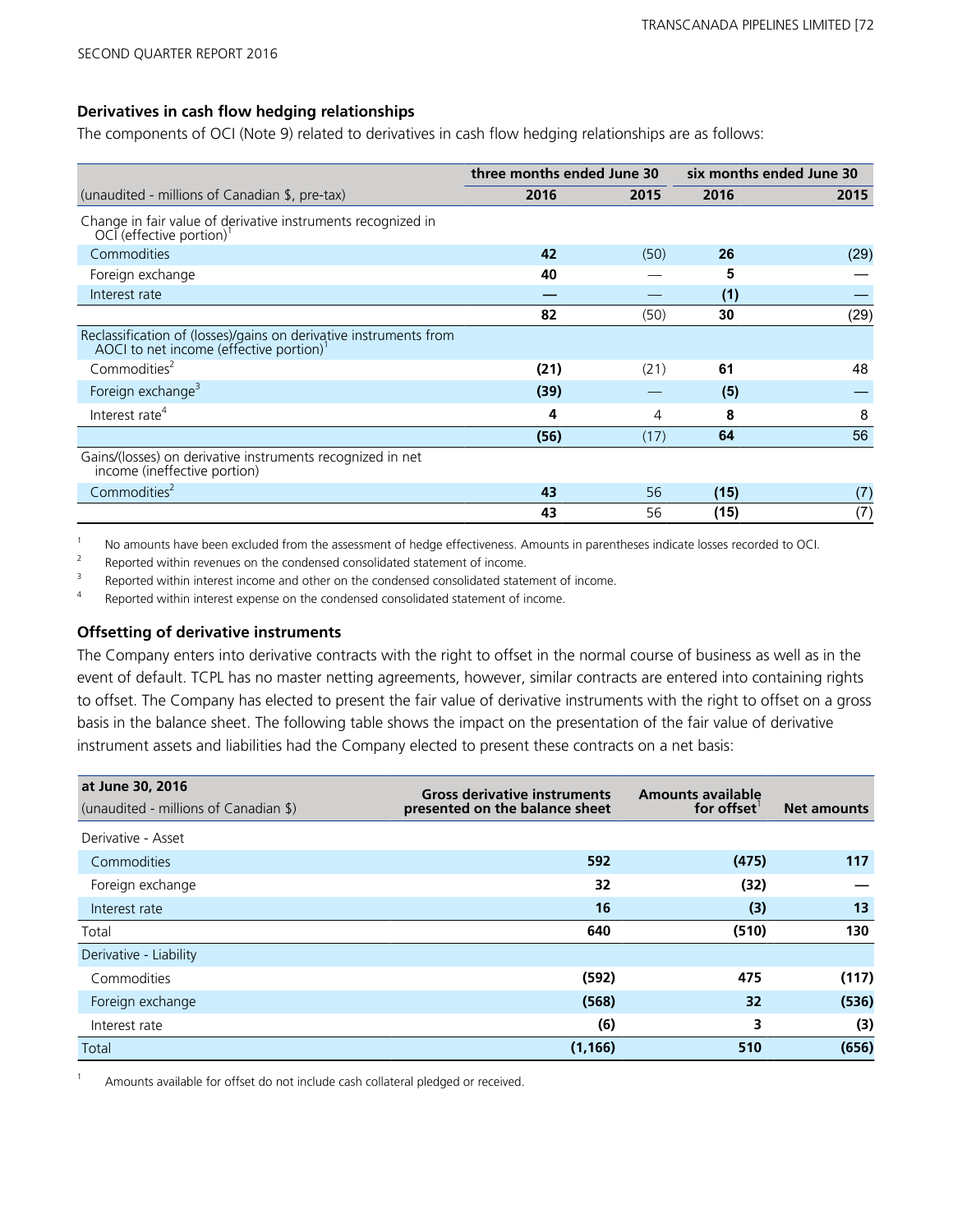The following table shows the impact on the presentation of the fair value of derivative instrument assets and liabilities had the Company elected to present these contracts on a net basis as at December 31, 2015:

| at December 31, 2015<br>(unaudited - millions of Canadian \$) | <b>Gross derivative instruments</b><br>presented on the balance sheet | <b>Amounts available</b><br>for offset | <b>Net amounts</b> |
|---------------------------------------------------------------|-----------------------------------------------------------------------|----------------------------------------|--------------------|
| Derivative - Asset                                            |                                                                       |                                        |                    |
| Commodities                                                   | 509                                                                   | (418)                                  | 91                 |
| Foreign exchange                                              | 96                                                                    | (93)                                   | 3                  |
| Interest rate                                                 | 5                                                                     | (1)                                    | $\overline{4}$     |
| Total                                                         | 610                                                                   | (512)                                  | 98                 |
| Derivative - Liability                                        |                                                                       |                                        |                    |
| Commodities                                                   | (717)                                                                 | 418                                    | (299)              |
| Foreign exchange                                              | (828)                                                                 | 93                                     | (735)              |
| Interest rate                                                 | (6)                                                                   |                                        | (5)                |
| Total                                                         | (1, 551)                                                              | 512                                    | (1,039)            |

Amounts available for offset do not include cash collateral pledged or received.

With respect to the derivative instruments presented above as at June 30, 2016, the Company provided cash collateral of \$259 million (December 31, 2015 - \$482 million) and letters of credit of \$19 million (December 31, 2015 - \$41 million) to its counterparties. The Company held nil (December 31, 2015 - nil) in cash collateral and \$11 million (December 31, 2015 - \$2 million) in letters of credit from counterparties on asset exposures at June 30, 2016.

#### **Credit risk related contingent features of derivative instruments**

Derivative contracts entered into to manage market risk often contain financial assurance provisions that allow parties to the contracts to manage credit risk. These provisions may require collateral to be provided if a credit-risk-related contingent event occurs, such as a downgrade in the Company's credit rating to non-investment grade.

Based on contracts in place and market prices at June 30, 2016, the aggregate fair value of all derivative instruments with credit-risk-related contingent features that were in a net liability position was \$17 million (December 31, 2015 - \$32 million), for which the Company had provided collateral in the normal course of business of nil (December 31, 2015 - nil). If the credit-risk-related contingent features in these agreements were triggered on June 30, 2016, the Company would have been required to provide additional collateral of \$17 million (December 31, 2015 - \$32 million) to its counterparties. Collateral may also need to be provided should the fair value of derivative instruments exceed predefined contractual exposure limit thresholds.

The Company has sufficient liquidity in the form of cash and undrawn committed revolving credit facilities to meet these contingent obligations should they arise.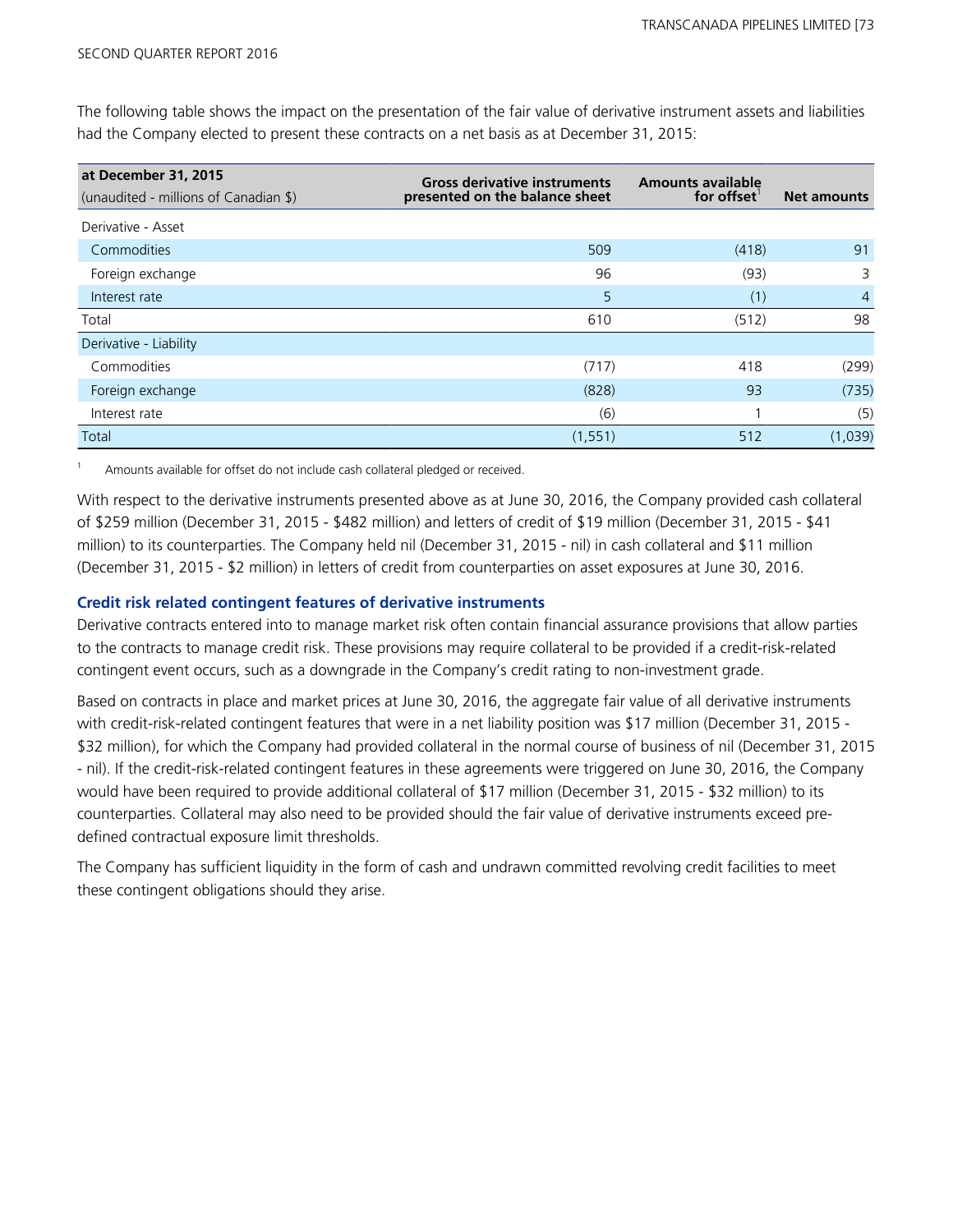#### **FAIR VALUE HIERARCHY**

The Company's financial assets and liabilities recorded at fair value have been categorized into three categories based on a fair value hierarchy.

| <b>Levels</b> | How fair value has been determined                                                                                                                                                                                                                                                                                                                                                                                                                                                                                                                                                 |
|---------------|------------------------------------------------------------------------------------------------------------------------------------------------------------------------------------------------------------------------------------------------------------------------------------------------------------------------------------------------------------------------------------------------------------------------------------------------------------------------------------------------------------------------------------------------------------------------------------|
| Level I       | Quoted prices in active markets for identical assets and liabilities that the Company has the ability to access at<br>the measurement date.                                                                                                                                                                                                                                                                                                                                                                                                                                        |
| Level II      | Valuation based on the extrapolation of inputs, other than quoted prices included within Level I, for which all<br>significant inputs are observable directly or indirectly.                                                                                                                                                                                                                                                                                                                                                                                                       |
|               | Inputs include published exchange rates, interest rates, interest rate swap curves, yield curves and broker quotes<br>from external data service providers.                                                                                                                                                                                                                                                                                                                                                                                                                        |
|               | This category includes interest rate and foreign exchange derivative assets and liabilities where fair value is<br>determined using the income approach and commodity derivatives where fair value is determined using the<br>market approach.                                                                                                                                                                                                                                                                                                                                     |
|               | Transfers between Level I and Level II would occur when there is a change in market circumstances.                                                                                                                                                                                                                                                                                                                                                                                                                                                                                 |
| Level III     | Valuation of assets and liabilities are measured using a market approach based on extrapolation of inputs that<br>are unobservable or where observable data does not support a significant portion of the derivative's fair value.<br>This category mainly includes long-dated commodity transactions in certain markets where liquidity is low and<br>the Company uses the most observable inputs available or, if not available, long-term broker quotes to estimate<br>the fair value for these transactions. Valuation of options is based on the Black-Scholes pricing model. |
|               | Assets and liabilities measured at fair value can fluctuate between Level II and Level III depending on the<br>proportion of the value of the contract that extends beyond the time frame for which significant inputs are<br>considered to be observable. As contracts near maturity and observable market data becomes available, they are<br>transferred out of Level III and into Level II.                                                                                                                                                                                    |

The fair value of the Company's derivative instrument assets and liabilities measured on a recurring basis, including both current and non-current portions for 2016, are categorized as follows:

| at June 30, 2016                               | <b>Quoted prices in</b><br>active markets | Significant other<br>observable inputs | <b>Significant</b><br>unobservable<br>inputs |              |
|------------------------------------------------|-------------------------------------------|----------------------------------------|----------------------------------------------|--------------|
| (unaudited - millions of Canadian \$, pre-tax) | $(Level I)^T$                             | (Level II) $1$                         | $(Level III)^T$                              | <b>Total</b> |
| Derivative instrument assets:                  |                                           |                                        |                                              |              |
| Commodities                                    | 106                                       | 463                                    | 23                                           | 592          |
| Foreign exchange                               |                                           | 32                                     |                                              | 32           |
| Interest rate                                  |                                           | 16                                     |                                              | 16           |
| Derivative instrument liabilities:             |                                           |                                        |                                              |              |
| Commodities                                    | (99)                                      | (482)                                  | (11)                                         | (592)        |
| Foreign exchange                               |                                           | (568)                                  |                                              | (568)        |
| Interest rate                                  |                                           | (6)                                    |                                              | (6)          |
|                                                |                                           | (545)                                  | 12                                           | (526)        |

<sup>1</sup> There were no transfers from Level I to Level II or from Level II to Level III for the six months ended June 30, 2016.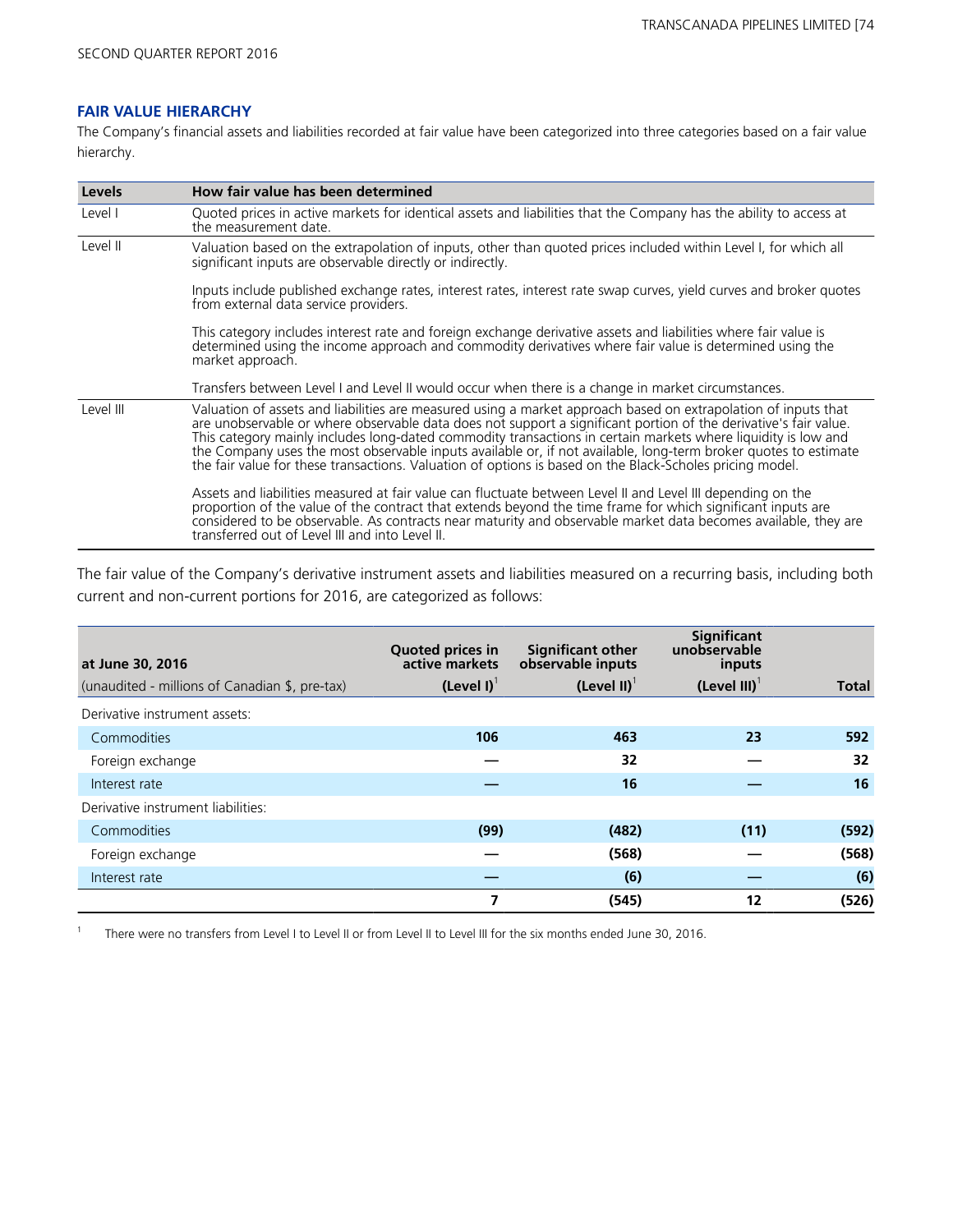The fair value of the Company's assets and liabilities measured on a recurring basis, including both current and noncurrent portions for 2015, are categorized as follows:

| at December 31, 2015<br>(unaudited - millions of Canadian \$, pre-tax) | <b>Quoted prices in</b><br>active markets<br>(Level I) <sup>1</sup> | <b>Significant other</b><br>observable inputs<br>(Level II) $1$ | Significant<br>unobservable<br>inputs<br>(Level III) $^1$ | <b>Total</b> |
|------------------------------------------------------------------------|---------------------------------------------------------------------|-----------------------------------------------------------------|-----------------------------------------------------------|--------------|
| Derivative instrument assets:                                          |                                                                     |                                                                 |                                                           |              |
| Commodities                                                            | 34                                                                  | 462                                                             | 13                                                        | 509          |
| Foreign exchange                                                       |                                                                     | 96                                                              |                                                           | 96           |
| Interest rate                                                          |                                                                     | 5                                                               |                                                           | 5            |
| Derivative instrument liabilities:                                     |                                                                     |                                                                 |                                                           |              |
| Commodities                                                            | (102)                                                               | (611)                                                           | (4)                                                       | (717)        |
| Foreign exchange                                                       |                                                                     | (828)                                                           |                                                           | (828)        |
| Interest rate                                                          |                                                                     | (6)                                                             |                                                           | (6)          |
|                                                                        | (68)                                                                | (882)                                                           | 9                                                         | (941)        |

<sup>1</sup>There were no transfers from Level I to Level II or from Level II to Level III for the year ended December 31, 2015.

The following table presents the net change in fair value of derivative assets and liabilities classified as Level III of the fair value hierarchy:

|                                                | three months ended June 30 |      | six months ended June 30 |                |
|------------------------------------------------|----------------------------|------|--------------------------|----------------|
| (unaudited - millions of Canadian \$, pre-tax) | 2016                       | 2015 | 2016                     | 2015           |
| Balance at beginning of period                 | 9                          |      | 9                        | $\overline{4}$ |
| Total gains included in net income             |                            | 8    | 10                       | 5              |
| Transfers into/(out of) Level III              |                            | 3    | (3)                      | 3              |
| Settlements                                    | (4)                        |      | (3)                      |                |
| <b>Sales</b>                                   |                            |      | (1)                      |                |
| Total losses included in OCI                   |                            | (2)  |                          | (1)            |
| Balance at end of period <sup>1</sup>          | 12                         |      | 12                       | 11             |

<sup>1</sup>For the three and six months ended June 30, 2016, revenues include unrealized gains of \$6 million and \$8 million attributed to derivatives in the Level III category that were still held at June 30, 2016 (2015 - gains of \$11 million and \$8 million, respectively).

A 10 per cent increase or decrease in commodity prices, with all other variables held constant, would result in a less than \$1 million change in the fair value of outstanding derivative instruments included in Level III as at June 30, 2016.

## 12. Acquisitions and dispositions

#### **Natural Gas Pipelines**

#### **Portland Natural Gas Transmission System**

On January 1, 2016, TCPL completed the sale of a 49.9 per cent interest in Portland Natural Gas Transmission System (PNGTS) to TC PipeLines, LP for an aggregate purchase price of US\$223 million. Proceeds were comprised of US\$188 million in cash and the assumption of US\$35 million in proportional PNGTS debt.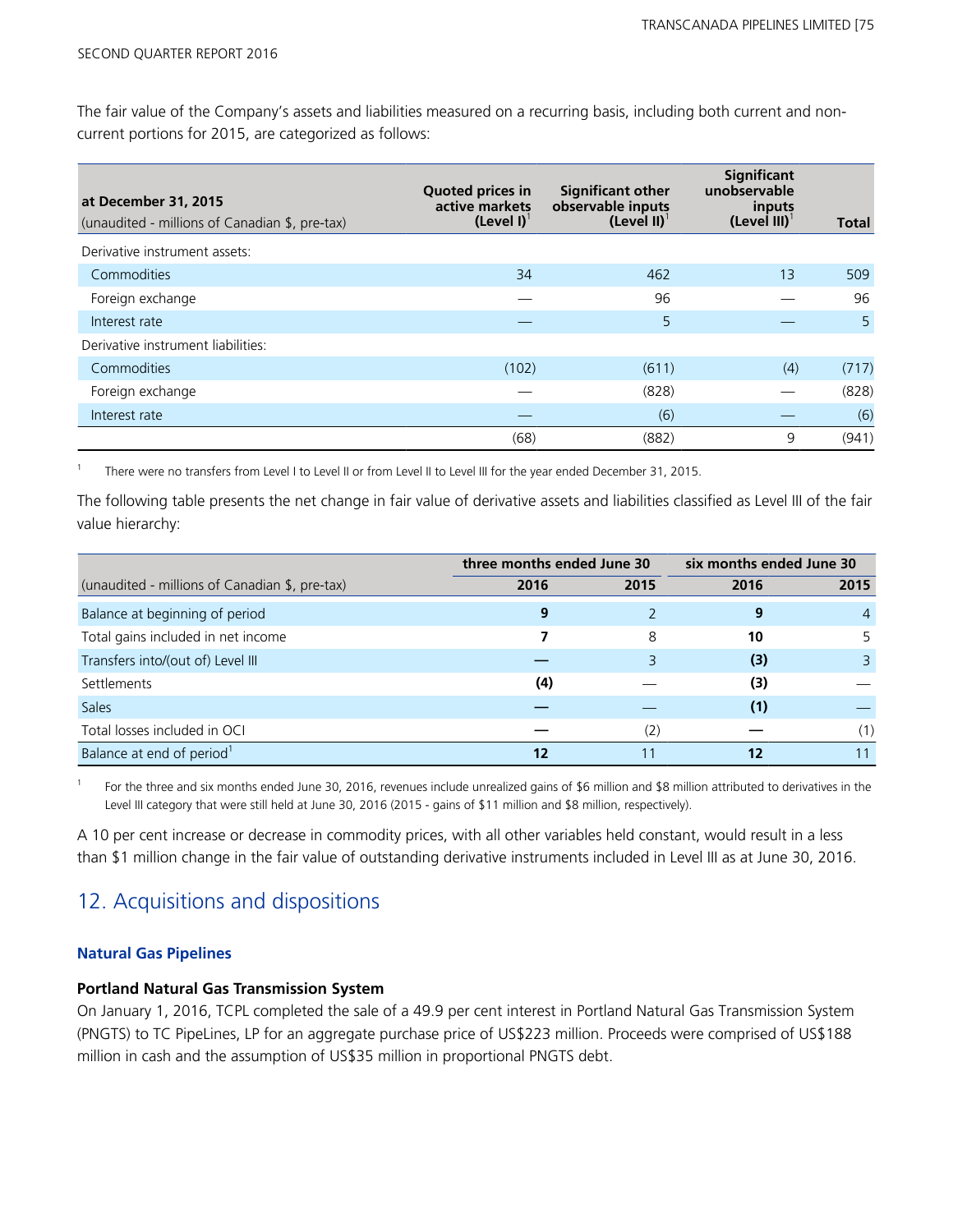#### **Columbia Pipeline Group, Inc.**

On March 17, 2016, TCPL entered into an agreement to acquire Columbia for a purchase price of US\$10.3 billion in cash. The acquisition closed on July 1, 2016. Refer to Note 16, Subsequent event for additional information on this acquisition.

#### **Iroquois Gas Transmission System LP**

On March 31, 2016, TCPL acquired a 4.87 per cent interest in Iroquois for an aggregate purchase price of US\$53.8 million, increasing TCPL's interest in Iroquois to 49.35 per cent. On May 1, 2016, the Company acquired an additional 0.65 per cent interest for an aggregate purchase price of US\$7.2 million, further increasing TCPL's interest in Iroquois to 50 per cent.

#### **TC Offshore LLC**

On March 31, 2016, TCPL completed the sale of TC Offshore LLC to a third party. This resulted in an additional loss on disposal of \$4 million pre-tax which is included in loss on sale of assets in the condensed consolidated statement of income.

#### **Energy**

#### **Ironwood**

On February 1, 2016, TCPL acquired the Ironwood natural gas fired, combined cycle power plant in Lebanon, Pennsylvania, with a capacity of 778 MW, for US\$657 million in cash before post-acquisition adjustments. The Ironwood power plant delivers energy into the PJM power market. The evaluation of assigned fair value of acquired assets and liabilities is ongoing, however, preliminary findings indicate that the transaction will result in no goodwill. The Company began consolidating Ironwood as of the date of acquisition which has not had a material impact on the consolidated results of the Company. In addition, the pro forma incremental impact on the Company's consolidated results for each of the periods presented is not material.

### 13. Commitments and guarantees

TCPL and its subsidiaries are subject to various legal proceedings, arbitrations and actions arising in the normal course of business. While the final outcome of such legal proceedings and actions cannot be predicted with certainty, it is the opinion of management that the resolution of such proceedings and actions will not have a material impact on the Company's consolidated financial position or results of operations.

#### **COMMITMENTS**

TCPL's commitments at December 31, 2015 included fixed payments, net of sublease receipts for Alberta PPAs. As a result of the March 7, 2016 notice to terminate our Sheerness, Sundance A and Sundance B PPAs, our future obligations from December 31, 2015 have decreased by: 2016 - \$195 million, 2017 - \$200 million, 2018 - \$141 million, 2019 - \$138 million and 2020 - \$115 million. Our commitments for 2021 and beyond increased by approximately \$300 million as a result of the extension of premise leases in second quarter 2016.

#### **GUARANTEES**

TCPL and its joint venture partner on Bruce Power, BPC Generation Infrastructure Trust, have each severally guaranteed certain contingent financial obligations of Bruce Power related to a lease agreement and contractor and supplier services. The Company's exposure under certain of these guarantees is unlimited.

In addition to the guarantees for Bruce Power, the Company and its partners in certain other jointly owned entities have either (i) jointly and severally, (ii) jointly or (iii) severally guaranteed the financial performance of these entities. Such agreements include guarantees and letters of credit which are primarily related to delivery of natural gas, construction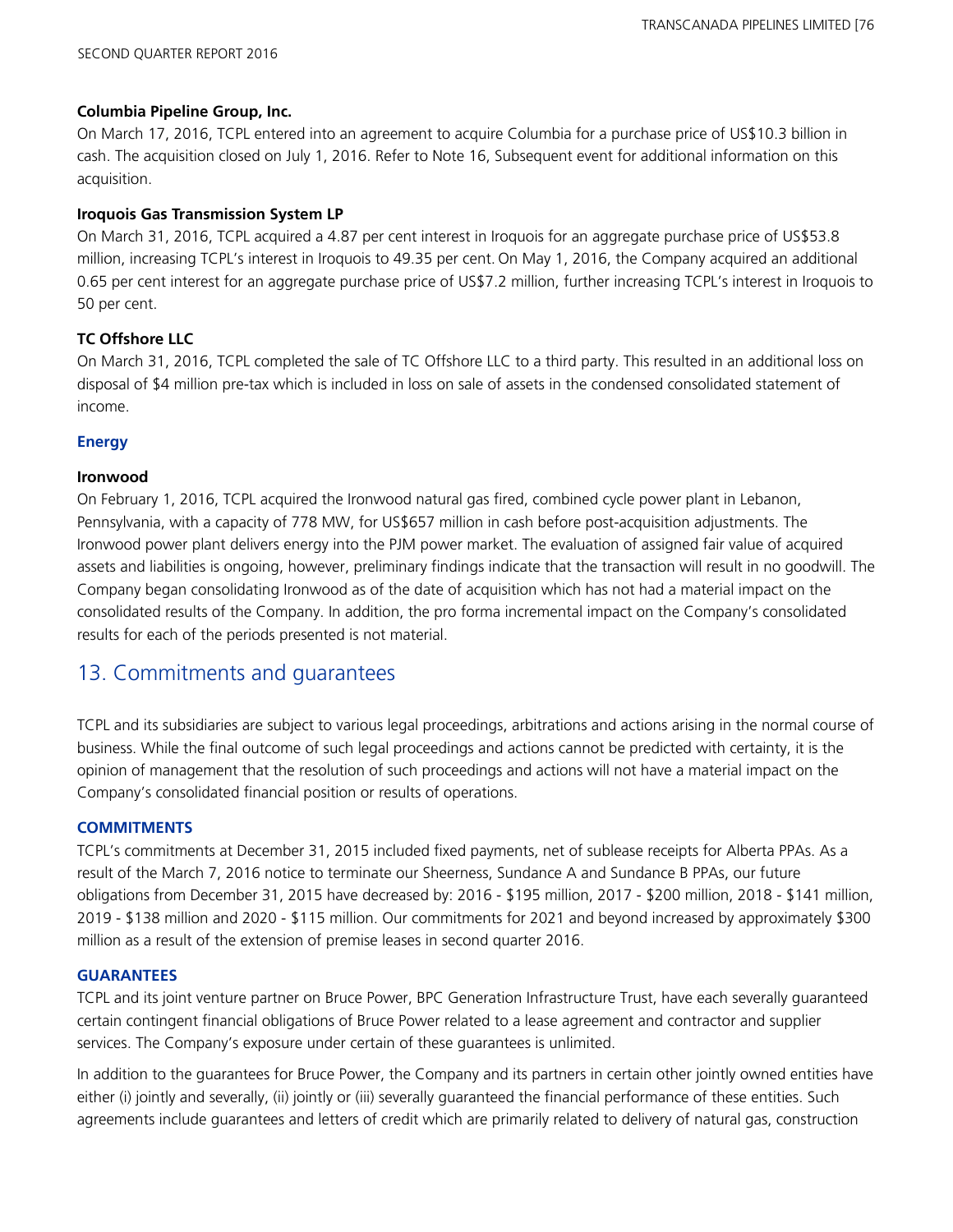services including purchase agreements and the payment of liabilities. For certain of these entities, any payments made by TCPL under these guarantees in excess of its ownership interest are to be reimbursed by its partners.

The carrying value of these guarantees has been included in other long-term liabilities. Information regarding the Company's guarantees is as follows:

|                                       |                     | at June 30, 2016             |                   | at December 31, 2015         |                          |
|---------------------------------------|---------------------|------------------------------|-------------------|------------------------------|--------------------------|
| (unaudited - millions of Canadian \$) | Term                | <b>Potential</b><br>exposure | Carrying<br>value | <b>Potential</b><br>exposure | <b>Carrying</b><br>value |
| <b>Bruce Power</b>                    | ranging to $2019^2$ | 88                           |                   | 88                           |                          |
| Sur de Texas-Tuxpan                   | ranging to 2040     | 689                          | 46                |                              |                          |
| Other jointly owned entities          | ranging to 2040     | 116                          | 30                | 139                          | 24                       |
|                                       |                     | 893                          | 77                | 227                          | 26                       |

<sup>1</sup> TCPL's share of the potential estimated current or contingent exposure.

Except for one guarantee with no termination date.

## 14. Related party transactions

The following amounts are included in Due from affiliates:

|                                       |                      | 2016                   |                                          | 2015                       |                                          |
|---------------------------------------|----------------------|------------------------|------------------------------------------|----------------------------|------------------------------------------|
| (unaudited - millions of Canadian \$) | <b>Maturity Date</b> | Outstanding<br>June 30 | <b>Effective</b><br><b>Interest Rate</b> | Outstanding<br>December 31 | <b>Effective</b><br><b>Interest Rate</b> |
| Discount Notes <sup>1</sup>           | September 2016       | 2,387                  | $0.9\%$                                  | 2,376                      | 0.9%                                     |
| Credit Facility <sup>2</sup>          | Demand               |                        |                                          | 100                        | 2.7%                                     |
|                                       |                      | 2,387                  |                                          | 2,476                      |                                          |

<sup>1</sup> Issued to TransCanada. Interest on the discount notes is equivalent to current commercial paper rates.

Issued to TransCanada. This facility is repayable on demand and bears interest at the prime rate per annum.

In the three and six months ended June 30, 2016, interest income included \$6 million and \$11 million as a result of interaffiliate lending to TransCanada (June 30, 2015 - \$8 million and \$18 million).

At June 30, 2016, accounts receivable included nil due from TransCanada (December 31, 2015 - \$13 million).

The following amounts are included in Due to affiliates:

|                                       |                      | 2016                   |                                          | 2015                       |                                          |
|---------------------------------------|----------------------|------------------------|------------------------------------------|----------------------------|------------------------------------------|
| (unaudited - millions of Canadian \$) | <b>Maturity Date</b> | Outstanding<br>June 30 | <b>Effective</b><br><b>Interest Rate</b> | Outstanding<br>December 31 | <b>Effective</b><br><b>Interest Rate</b> |
| Credit Facility <sup>1</sup>          | December 2016        |                        |                                          | 311                        | 3.5%                                     |
| Credit Facility <sup>2</sup>          | Demand               | 2,358                  | 2.7%                                     |                            |                                          |
|                                       |                      | 2,358                  |                                          | 311                        |                                          |

1 TransCanada has an unsecured \$3.5 billion credit facility with a subsidiary of TCPL. Interest on this facility is charged at the prime rate per annum.

2 TransCanada has an unsecured \$3.0 billion credit facility with TCPL. Interest on this facility is charged at prime rate per annum. This includes \$1.8 billion due to TransCanada related to the acquisition of Columbia. Refer to Note 16, Subsequent event for more information.

In the three and six months ended June 30, 2016, interest expense included \$3 million and \$6 million of interest charges as a result of inter-affiliate borrowing (June 30, 2015 - \$8 million and \$16 million).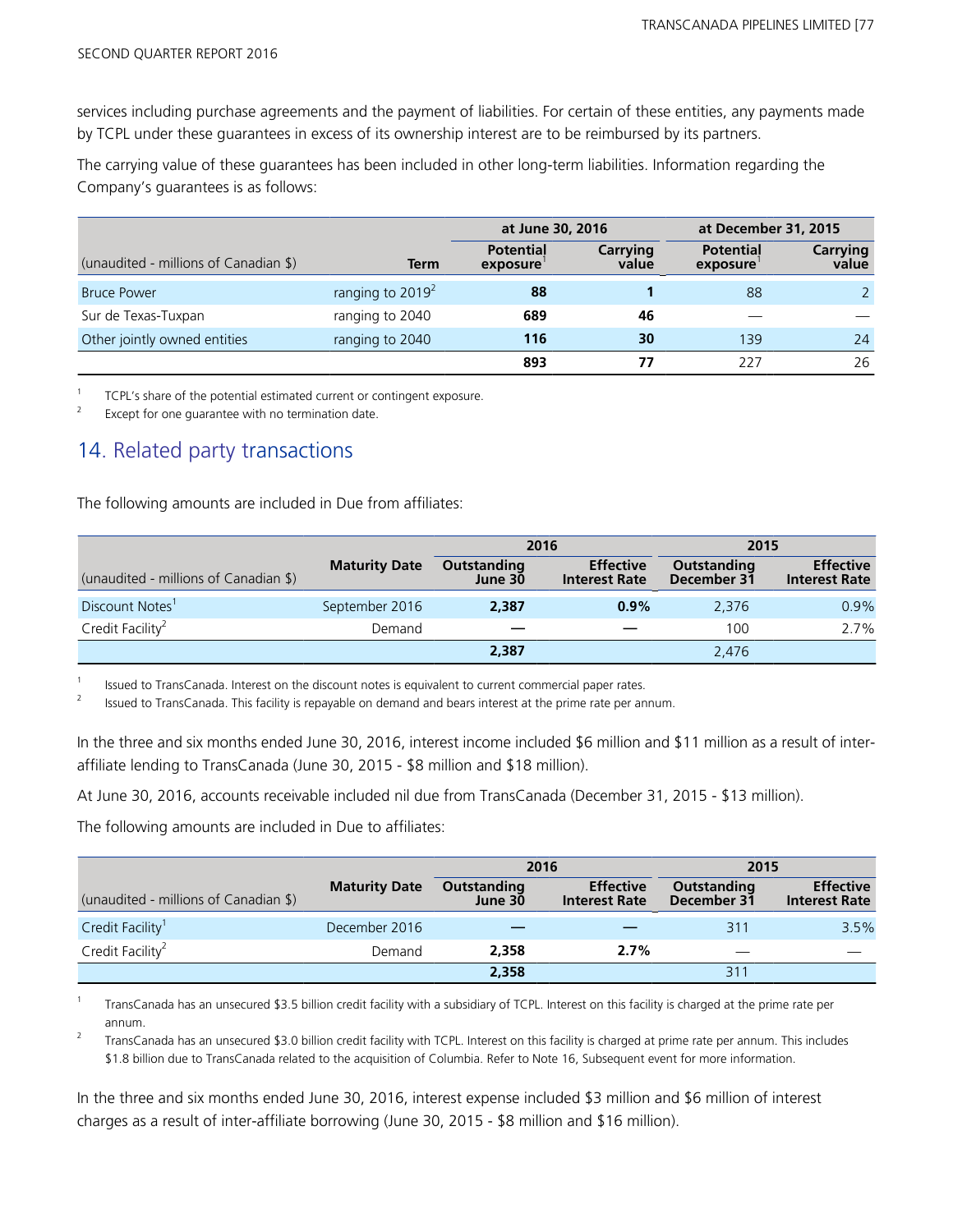At June 30, 2016, accounts payable and other included \$1 million due to TransCanada (December 31, 2015 - \$12 million).

The company made interest payments of \$3 million and \$6 million to TransCanada in the three and six months ended June 30, 2016 (June 30, 2015 - \$8 million and \$17 million).

### 15. Variable interest entities

As a result of the implementation of the new FASB guidance on consolidation, a number of entities controlled by TCPL are now considered to be variable interest entities (VIEs). A VIE is a legal entity that does not have sufficient equity at risk to finance its activities without additional subordinated financial support or is structured such that equity investors lack the ability to make significant decisions relating to the entity's operations through voting rights or do not substantively participate in the gains and losses of the entity.

In the normal course of business, the Company consolidates VIEs in which it has a variable interest and for which it is considered to be the primary beneficiary. VIEs in which the Company has a variable interest but is not the primary beneficiary are accounted for as equity investments.

#### **Consolidated VIEs**

The Company's consolidated VIEs consist of legal entities where the Company has the power, through voting or similar rights, to direct the activities of the VIE that most significantly impact economic performance including purchasing or selling significant assets; maintenance and operations of assets; incurring additional indebtedness; or determining the strategic operating direction of the entity. In addition, the Company has the obligation to absorb losses or the right to receive benefits from the consolidated VIE that could potentially be significant to the VIE.

A significant portion of the Company's assets are held through VIEs in which the Company holds a 100 per cent voting interest, the VIE meets the definition of a business and the VIE's assets can be used for general corporate purposes. The assets and liabilities of the consolidated VIEs whose assets cannot be used for purposes other than the settlement of the VIE's obligations are as follows: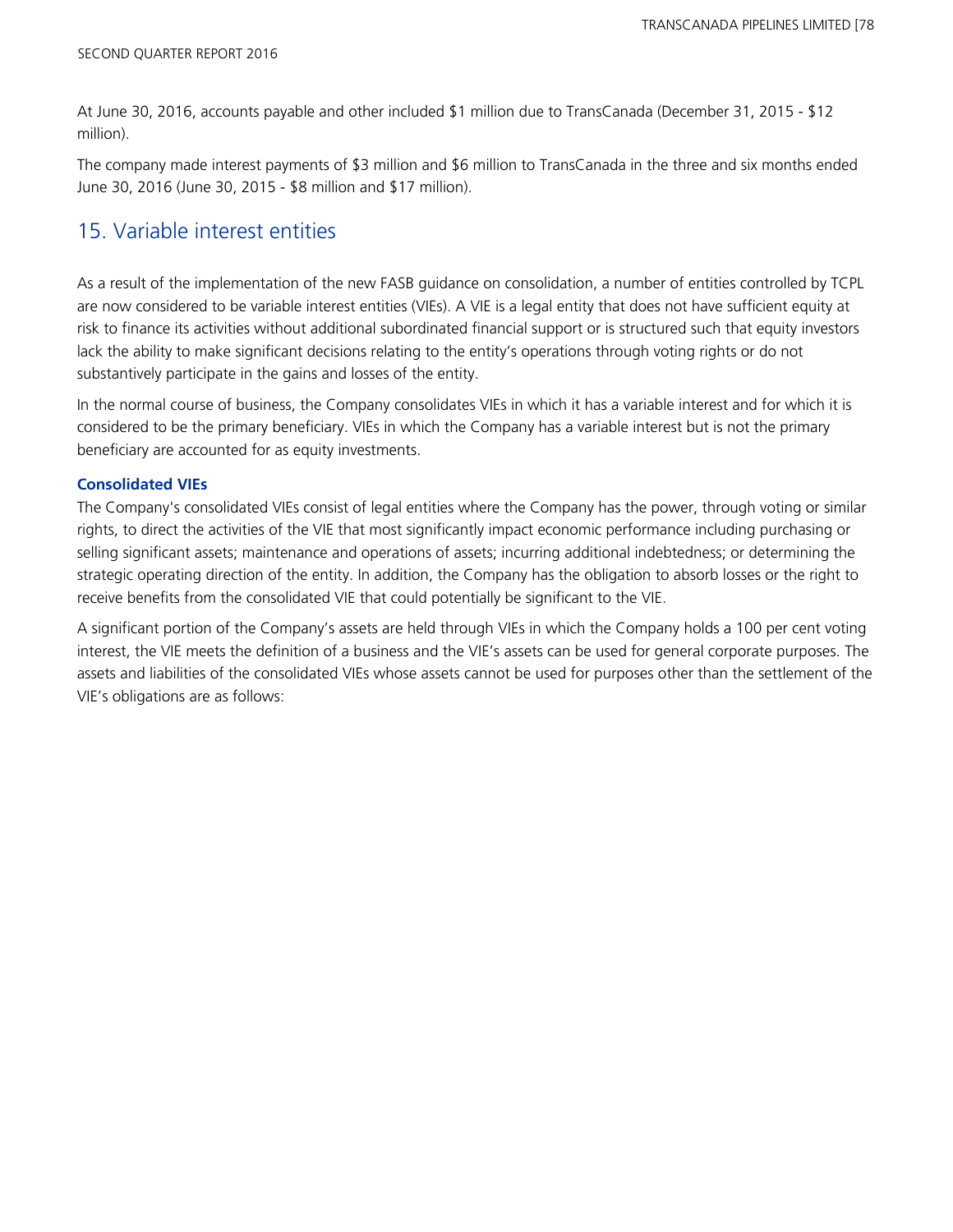|                                        | <b>June 30,</b> | December 31,    |
|----------------------------------------|-----------------|-----------------|
| (unaudited - millions of Canadian \$)  | 2016            | 2015            |
| <b>ASSETS</b>                          |                 |                 |
| <b>Current Assets</b>                  |                 |                 |
| Cash and cash equivalents              | 61              | 54              |
| Accounts receivable                    | 51              | 55              |
| Inventories                            | 23              | 25              |
| Other                                  | 8               | 6               |
|                                        | 143             | 140             |
| <b>Plant, Property and Equipment</b>   | 3,623           | 3,704           |
| <b>Equity Investments</b>              | 592             | 664             |
| Goodwill                               | 509             | 541             |
|                                        | 4,867           | 5,049           |
| <b>LIABILITIES</b>                     |                 |                 |
| <b>Current Liabilities</b>             |                 |                 |
| Accounts payable and other             | 64              | 74              |
| Accrued interest                       | 20              | 21              |
| Current portion of long-term debt      | 59              | 45              |
|                                        | 143             | 140             |
| <b>Regulatory Liabilities</b>          | 32              | 33              |
| <b>Other Long-Term Liabilities</b>     | 6               | 4               |
| <b>Deferred Income Tax Liabilities</b> | 2               | $\qquad \qquad$ |
| <b>Long-Term Debt</b>                  | 2,893           | 2,998           |
|                                        | 3,076           | 3,175           |

#### **Non-Consolidated VIEs**

The Company's non-consolidated VIEs consist of legal entities where the Company does not have the power to direct the activities that most significantly impact the economic performance of these VIEs or where this power is shared with third parties. The Company contributes capital to these VIEs and receives ownership interests that provide it with residual claims on assets after liabilities are paid.

The carrying value of these VIEs and the maximum exposure to loss as a result of the Company's involvement with these VIEs are as follows:

| (unaudited - millions of Canadian \$) | <b>June 30,</b><br>2016 | December 31,<br>2015 |
|---------------------------------------|-------------------------|----------------------|
| <b>Balance sheet</b>                  |                         |                      |
| Equity investments                    | 4,854                   | 5,410                |
| <b>Off-balance sheet</b>              |                         |                      |
| Potential exposure to quarantees      | 204                     | 227                  |
| Maximum exposure to loss              | 5,058                   | 5,637                |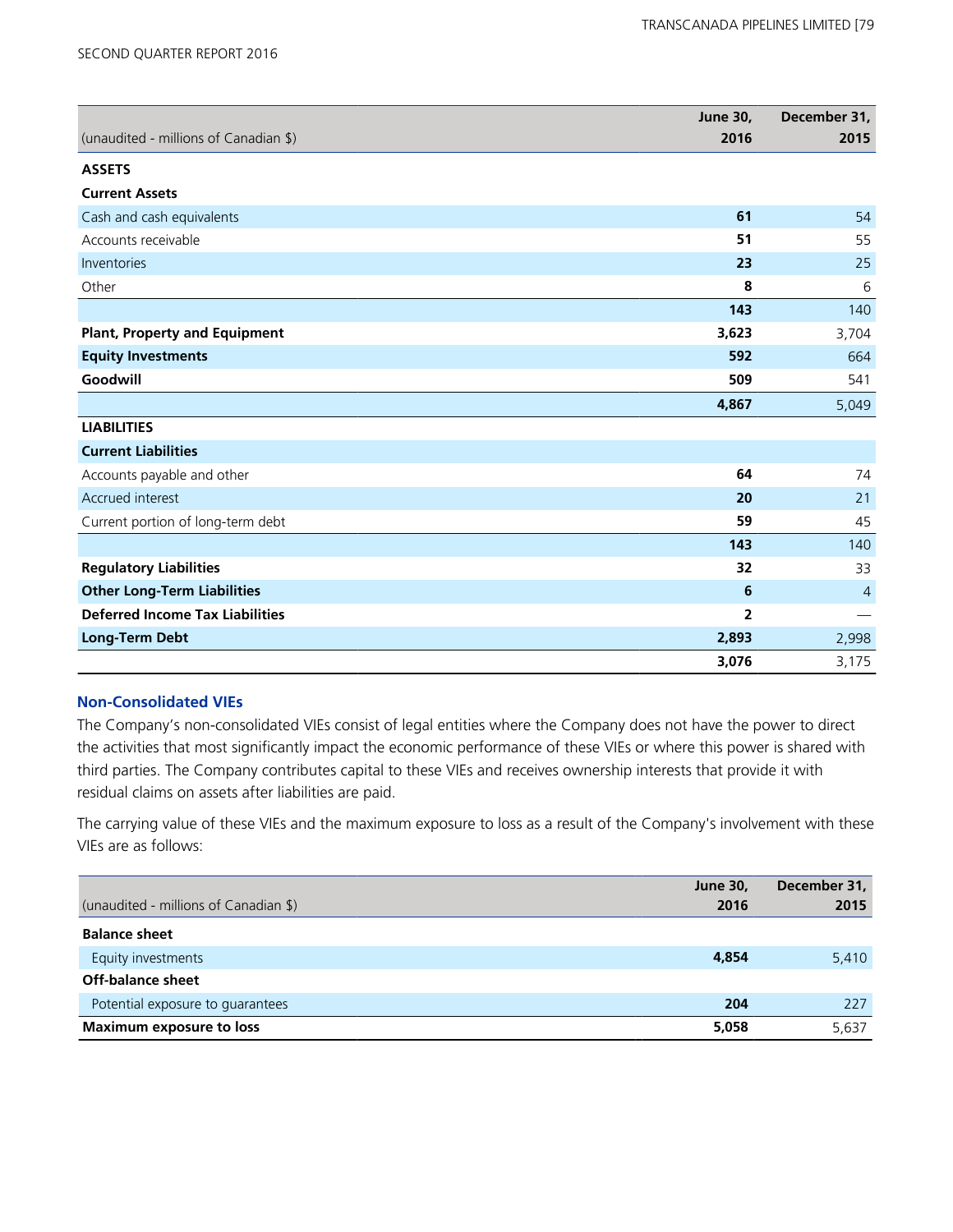## 16. Subsequent event

#### **Acquisition of Columbia**

On July 1, 2016, TCPL acquired 100 per cent ownership of Columbia for a purchase price of US\$10.3 billion in cash, based on US\$25.50 per share for all of Columbia's outstanding common shares as well as restricted and performance stock units. The acquisition was financed through the issuance of TCPL common shares to TransCanada and an intercompany loan due to TransCanada in connection with proceeds received from the sale of TransCanada subscription receipts. The sale of TransCanada subscription receipts was completed on April 1, 2016 through a public offering and gross proceeds of approximately \$4.4 billion were transferred to TCPL prior to the closing of the acquisition. In addition, TCPL drew on committed bridge term loan credit facilities in the aggregate amount of US\$6.9 billion. Refer to Note 8, Common shares and Note 14, Related party transactions for additional information on the common shares issued to TransCanada and on the intercompany loan due to TransCanada. Refer to Note 6, Long-term debt for additional information on the bridge term loan credit facilities.

Columbia operates a portfolio of 24,250 km of regulated natural gas pipelines, 300 Bcf of natural gas storage facilities and related midstream assets in various regions in the U.S. TCPL acquired Columbia to expand the Company's natural gas business in the U.S. market, positioning the Company for long-term growth opportunities.

The acquisition has been accounted for as a business combination using the acquisition method where the acquired tangible and intangible assets and assumed liabilities are recorded at their estimated fair values at the date of acquisition. The preliminary purchase price equation reflects management's current best estimate of the fair value of Columbia's assets and liabilities based on the analysis of information obtained to date. As management completes its analysis, the final purchase price equation may differ materially from the preliminary purchase price equation discussed below.

| (unaudited - millions of Canadian \$)    | <b>July 1, 2016</b> |
|------------------------------------------|---------------------|
| <b>Purchase Price Consideration</b>      | 13,392              |
| <b>Fair Value Assigned to Net Assets</b> |                     |
| <b>Current Assets</b>                    | 856                 |
| Plant, Property and Equipment            | 9,927               |
| <b>Regulatory Assets</b>                 | 238                 |
| Other non-current assets                 | 763                 |
| <b>Current Liabilities</b>               | (933)               |
| Regulatory Liabilities                   | (385)               |
| Deferred Income Tax Liabilities          | (2, 117)            |
| Long-Term Debt                           | (3,847)             |
| Other Long-Term Liabilities              | (182)               |
| Non-controlling interests                | (1,051)             |
| <b>Fair Value of Net Assets Acquired</b> | 3,269               |
| Goodwill                                 | 10,123              |

The fair values of cash and cash equivalents, accounts receivable, inventories, other current assets and accrued interest approximate their carrying values due to their short-term nature, however, certain adjustments are expected to accounts payable and other.